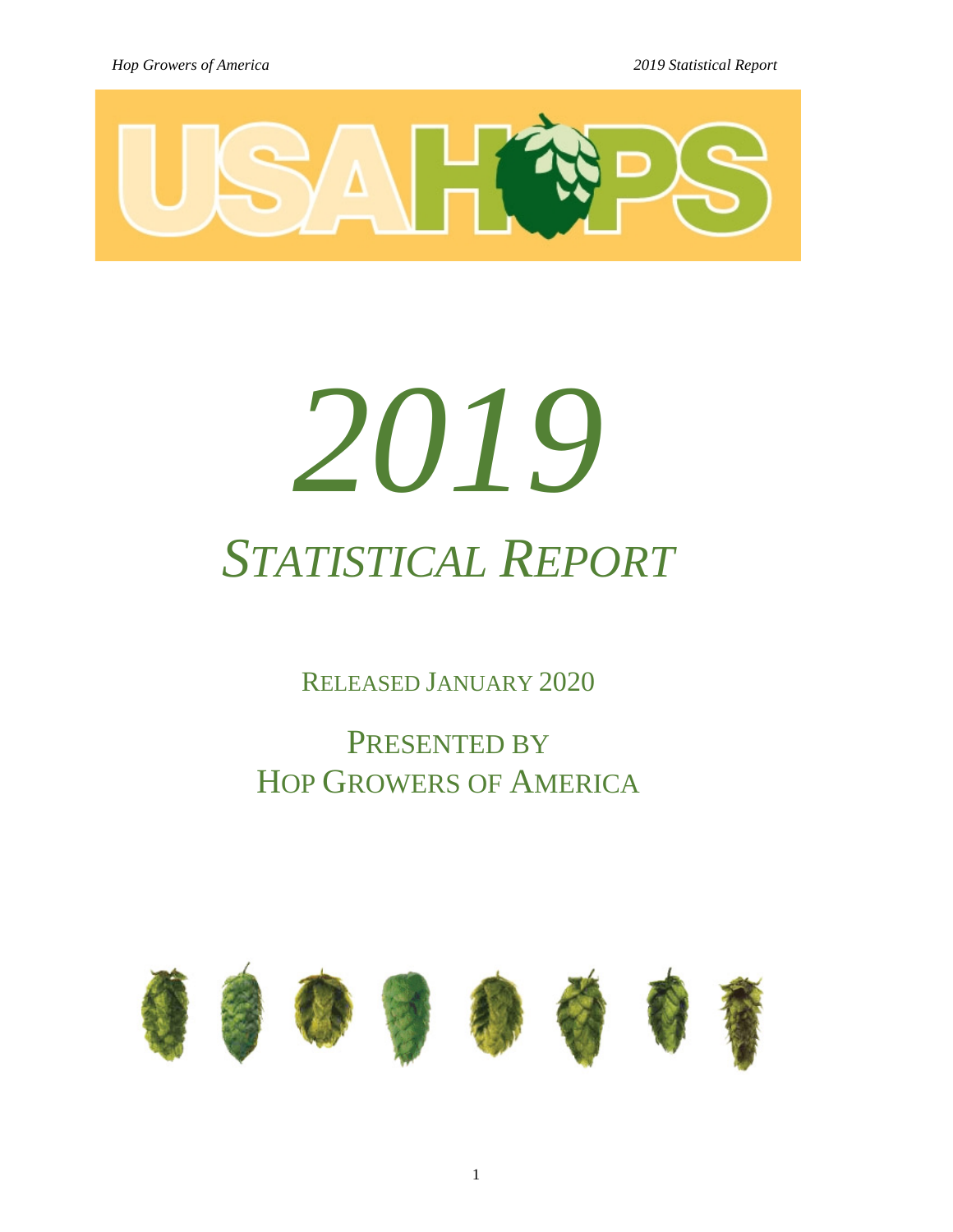# *TABLE OF CONTENTS*

|                                                                 | Page      |
|-----------------------------------------------------------------|-----------|
| <b>EXECUTIVE SUMMARY</b>                                        | $3-4$     |
| U.S. HOP ACREAGE BY STATE AND VARIETY (5 YEARS)                 | $5-6$     |
| TOP 10 PACIFIC NORTHWEST HOP VARIETIES                          | 7         |
| <b>CHART - MAJOR PNW HOP VARIETIES</b>                          | 7         |
| PNW HOP ACREAGE BY STATE (10 YEARS)                             | 8         |
| CHART - US HOP ACREAGE (1992-2019)                              | 8         |
| PNW HOP YIELDS BY STATE AND VARIETY (5 YEARS)                   | $9-10$    |
| U.S. AVERAGE HOP YIELDS (10 YEARS)                              | 11        |
| CHART - US HOP ACREAGE - AROMA/DUAL PURPOSE VS. ALPHA           | 11        |
| U.S. HOP PRODUCTION BY STATE AND VARIETY (5 YEARS)              | $12-13$   |
| CHART - PNW HOP PRODUCTION - ALPHA VS. AROMA POUNDS, AVE. YIELD | 14        |
| U.S. HOPS: SEASON AVERAGE PRICE & TOTAL CROP VALUE              | 14        |
| <b>U.S. HOP STOCKS</b>                                          | 15        |
| 2019 U.S. HOP INSPECTION REPORT                                 | 16        |
| U.S. HOP LEAF, STEM & SEED CONTENT PERCENTAGE (10 YEARS)        | 16        |
| 2019 US-GROWN HOP VARIETY CODES                                 | 17        |
| <b>IHGC AROMA ACREAGE (5 YEARS)</b>                             | 18        |
| <b>IHGC ALPHA ACREAGE (5 YEARS)</b>                             | 18        |
| <b>IHGC TOTAL ACREAGE (5 YEARS)</b>                             | 19        |
| 2019 IHGC HOP ACREAGE AND PRODUCTION                            | 19        |
| U.S. & GERMAN ALPHA ACID PRODUCTION (10 YEARS)                  | 20        |
| CHART - WORLD ALPHA PRODUCTION & DEMAND (10 YEARS)              | 20        |
| CHART - COMPARISON OF IHGC CROPS 2005-2019                      | 21        |
| CHART - COMPOSITION OF WORLD HOP ACREAGE 1992 VERSUS 2019       | 22        |
| <b>CHART - WORLD'S LARGEST ALPHA PRODUCERS</b>                  | 22        |
| WORLD HOP ACREAGE & PERCENT SHARE (10 YEARS)                    | 23        |
| WORLD HOP PRODUCTION & PERCENT SHARE (10 YEARS)                 | 23        |
| U.S. HOP EXPORTS BY COUNTRY - TOP 40 (5 YEARS)                  | 24        |
| U.S. HOP IMPORTS BY COUNTRY (5 YEARS)                           | 25        |
| WORLD BEER PRODUCTION BY BREWERY (TOP 10) - 2017/18 vs. 1988    | $25 - 26$ |
| WORLD BEER PRODUCTION (5 YEARS)                                 | 26        |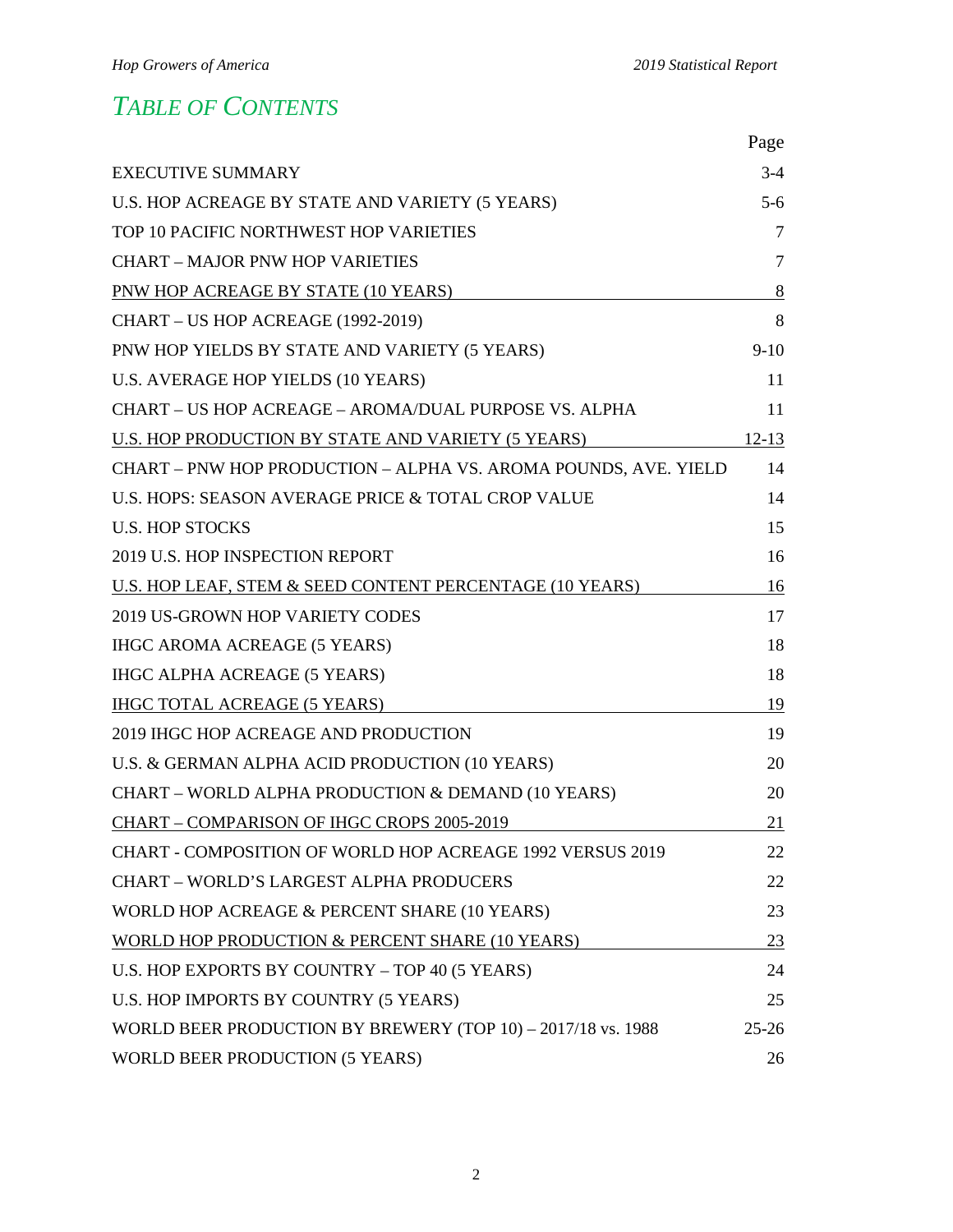Conversions used while compiling the data presented in this document: 1 hectare  $= 2.4711$  acres 1 acre =  $0.404686$  hectares 1 kilogram  $= 2.2046$  pounds 1 pound  $= 0.4536$  kilograms 1 metric tonne  $= 2204.6$  pounds 1 hectoliter  $= 26.417$  gallons 1 zentner  $= 110.23$  pounds

*Editor's Note: For 2019, the U.S. Hop Acreage chart on pages 4-5 includes estimates for 26 additional states, in addition to the three Pacific Northwest states where commercial hops have traditionally been grown. Data for Oregon, Washington and Idaho were provided by the USDA National Agricultural Statistics Service from annual grower surveys. Estimates for the remaining states were provided to Hop Growers of America by a network of growers, researchers, Extension specialists, brewers, and hop marketers. Special thanks to members of the Great Lakes Hop Working Group and Hop Growers of America Small Grower Council for their assistance in estimating acreage for many of these additional states.* 

> Report prepared by: Ann George for Hop Growers of America, Inc. P.O. Box 2885, Yakima, WA 98907 USA Telephone (509) 453-4749 Fax: (509) 457-8561 E-mail: [info@usahops.org](mailto:info@usahops.org) Website: [www.usahops.org](http://www.usahops.org/)

# *EXECUTIVE SUMMARY*

Commercial U.S. hop acreage increased another 2.6% in 2019, with total production exceeding the 2018 crop by 4.7%. Citra®, HBC 394 widened its lead as the US hop acreage leader, while Cascade held onto the #2 spot. Centennial fell to fifth place as Simcoe ®, YCR 14 and Mosaic®, HBC 369 took over the third and fourth place slots. Proprietary hop varieties now hold half of the top ten acreage slots. Average yields per acre improved to 1,981 pounds per acre, although many production regions outside of the PNW struggled with severe weather challenges that resulted in disappointing yields.

2019's production again reached a new record of 113 million pounds, which includes an estimate for farms not counted by USDA-NASS. NASS only surveys the PNW – Washington, Oregon, and Idaho – as they grow the majority of the US crop and are the modern traditional home of the US commercial hop industry. HGA's network of contacts across the country provided estimates for acreage and yields – this year the survey calculated an estimate of 2,386 acres outside of the PNW yielding 1,000,000 pounds.

Washington production represented 73.2% of the Pacific Northwest, followed by Idaho with 15.2% and Oregon with 11.6%. The remaining states commercial hop production is estimated at one million pounds, as weather related challenges in several regions caused decreased yields.

Since 2012 (7 years) US hop acreage has increased 98.7%, from 29,683 to 58,977 acres. During that period the variety balance shifted from roughly 50-50 alpha and aroma hops in 2012 to 75.4% aroma varieties in 2019. In 2019 alpha represented 24.6% of US acreage.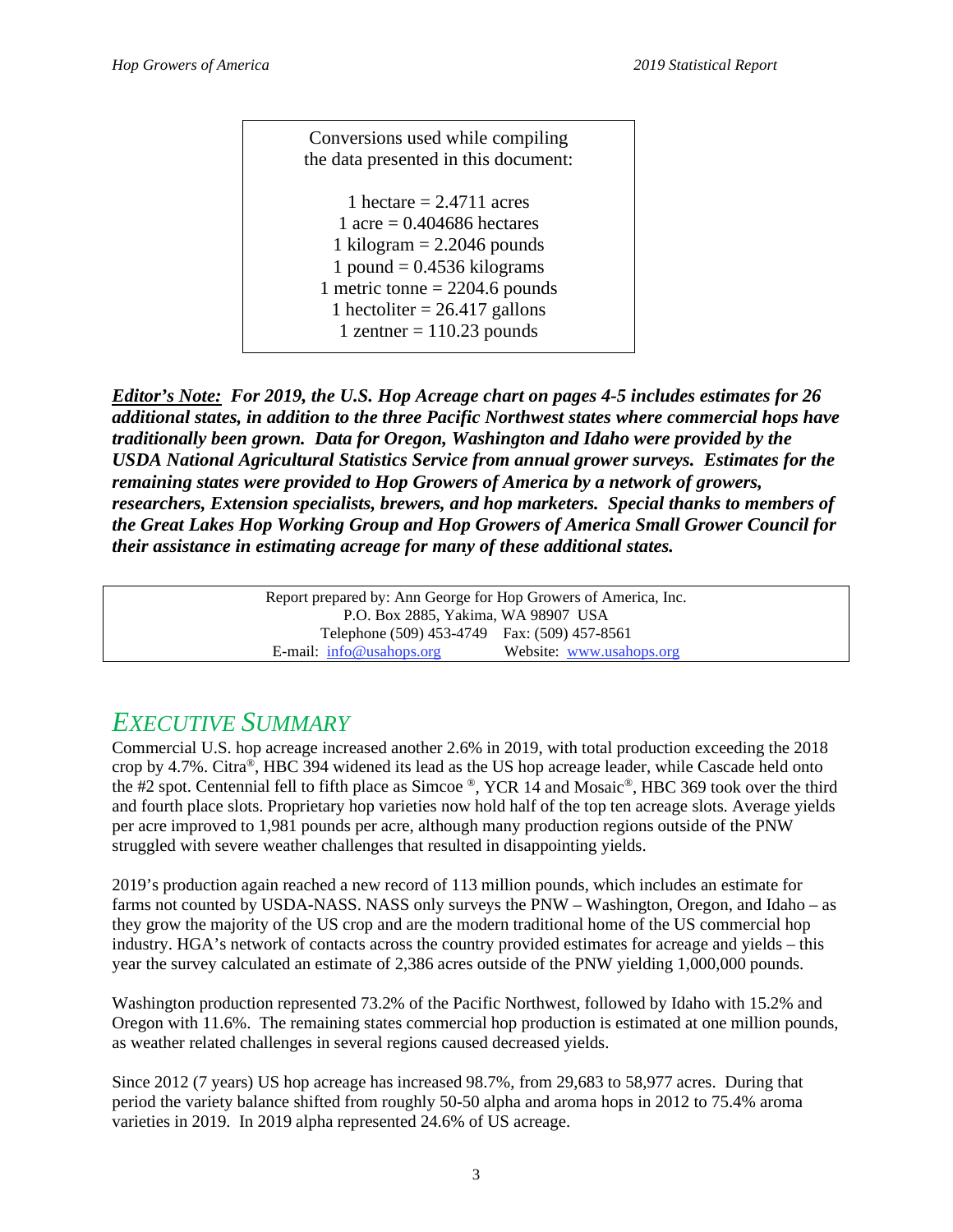| Rankl | 2014            | 2015                          | 2016             | 2017             | 2018                           | 2019                           |
|-------|-----------------|-------------------------------|------------------|------------------|--------------------------------|--------------------------------|
|       | Cascade         | Cascade                       | Cascade          | Cascade          | Citra®, HBC 394                | Citra®, HBC 394                |
| ◠     | <b>CTZ</b>      | <b>CTZ</b>                    | Centennial       | Centennial       | <b>CTZ</b>                     | <b>CTZ</b>                     |
| 3     | Centennial      | Centennial                    | <b>CTZ</b>       | Citra®, HBC 394  | Cascade                        | Cascade                        |
| 4     | Summit          | Simcoe®, YCR 14               | Citra®, HBC 394  | <b>CTZ</b>       | Centennial                     | Simcoe®, YCR 14                |
| 5     | Simcoe®, YCR 14 | Citra®, HBC 394               | Simcoe®, YCR 14  | Simcoe®, YCR 14  | Simcoe®, YCR 14                | Mosaic <sup>®</sup> , HBC 369  |
| 6     | Citra®, HBC 394 | Mosaic <sup>®</sup> , HBC 369 | Mosaic®, HBC 369 | Mosaic®, HBC 369 | Chinook                        | Centennial                     |
| ⇁     | Chinook         | <b>Chinook</b>                | <b>Chinook</b>   | <b>Chinook</b>   | Mosaic <sup>®</sup> . HBC 369  | Amarillo <sup>®</sup> , VGXP01 |
| 8     | Nugget          | Summit                        | Summit           | Willamette       | Amarillo <sup>®</sup> , VGXP01 | <b>Chinook</b>                 |
| 9     | Willamette      | Willamette                    | Willamette       | Summit           | Pahto®, HBC 682                | Pahto®, HBC 682                |
| 10    | $Apollo^{TM}$   | $Apollo^{TM}$                 | $Apollo^{TM}$    | $Apollo^{TM}$    | Summit                         | Summit                         |

## **Top 10 PNW Hop Varieties by Acreage**:

Growers have faced substantial increases in the cost of production, driven by expansion of harvesting and production capacity to handle a doubling of acreage over the past 8 years, updating equipment, increased labor costs (including health care and other benefits), and inflation in the cost of production inputs. Administrative and operating costs associated with food safety, best practices compliance and other customer requirements have also increased. Lower yielding aroma varieties have a higher cost per pound to maintain a consistent gross income per acre.

The 2015 Washington State University Pacific Northwest Hop Cost of Production Study estimated the annual cost of producing standard trellis hops under drip irrigation in the PNW at \$9,806 per acre (including fixed costs) – see [https://www.usahops.org/growers/cost-of-production.html.](https://www.usahops.org/growers/cost-of-production.html) The US Department of Labor Bureau of Labor Statistics' national Consumer Price Index, used to calculate inflation, was 0.7%, 2.1%, 2.1%, and 1.9% respectively for 2015 through 2018. Applying these adjustments results in estimated 2019 production costs of \$10,490 per acre, resulting in an estimated net income of \$768 per acre in 2019. However, the US CPI is likely to be too conservative for PNW hop production, due to factors discussed above, which would decrease the net income per acre.

| Year | <b>PNW Acres</b> | <b>PNW</b><br>Production<br>Yield                          |       | Value of<br>Production | Gross<br><b>Return</b> |
|------|------------------|------------------------------------------------------------|-------|------------------------|------------------------|
|      | <b>Harvested</b> | (pounds)                                                   |       | $(\$1,000)$            | per acre*              |
| 2012 | 29,683           | 58,911,400                                                 | 1,985 | \$186,876              | \$6,296                |
| 2013 | 35,288           | 69,246,100                                                 | 1,962 | \$232,308              | \$6,583                |
| 2014 | 38,011           | 70,995,900                                                 | 1,868 | \$260,627              | \$6,857                |
| 2015 | 43,633           | 78,846,000                                                 | 1,807 | \$345,388              | \$7,916                |
| 2016 | 50,857           | 87,139,600                                                 | 1,713 | \$498,420              | \$9,800                |
| 2017 | 53,989           | 105,621,500                                                | 1,959 | \$591,375              | \$10,954               |
| 2018 | 55,035           | 106,906,700                                                | 1,943 | \$583,444              | \$10,601               |
| 2019 | 56,544           | 112,041,200                                                | 1,981 | \$636,580              | \$11,258               |
|      |                  | * Gross return per acre before deducting production costs. |       |                        |                        |

Source: USDA-NASS, prepared by HGA.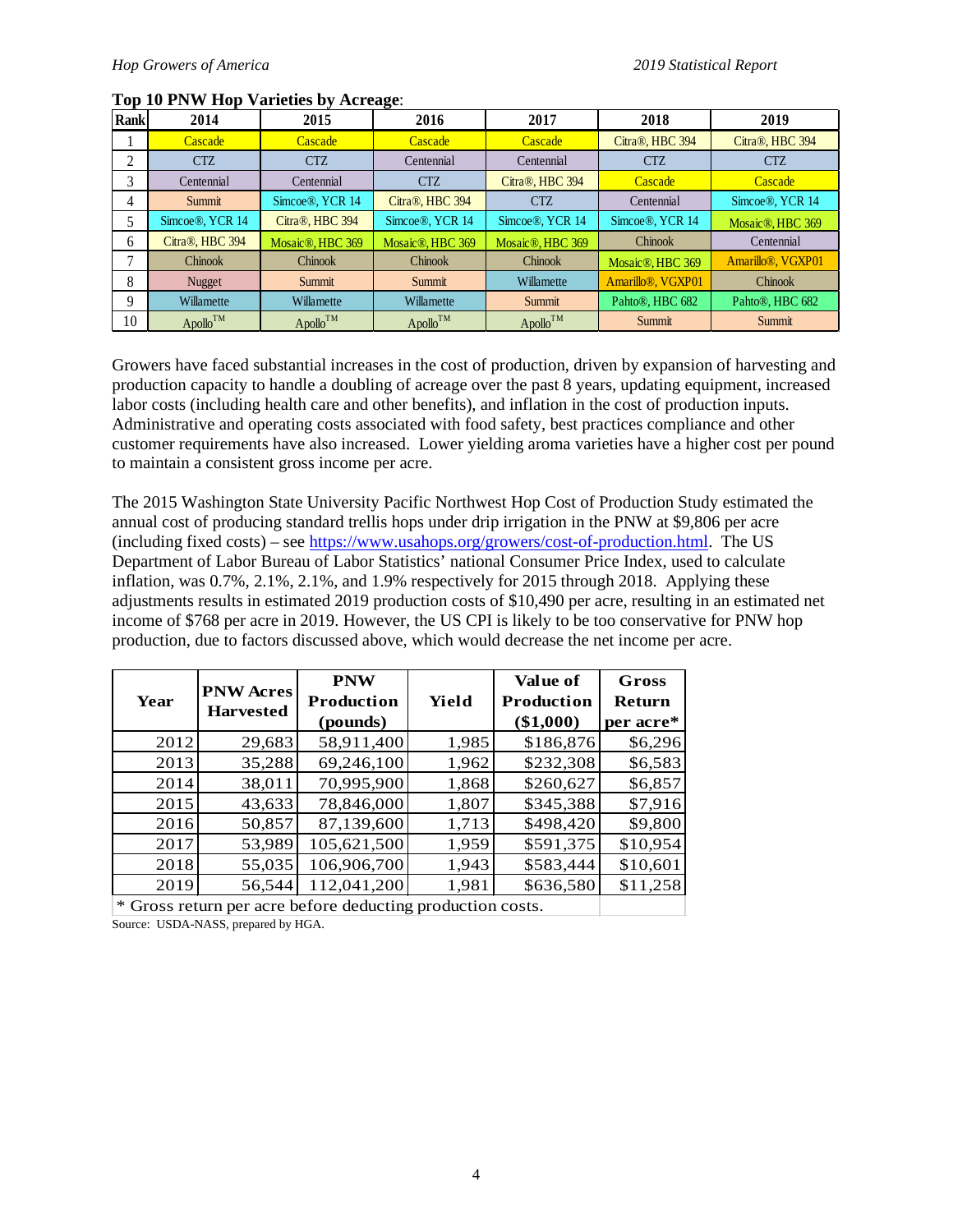# *US HOP ACREAGE BY STATE AND VARIETY (FIVE YEARS)*

| <b>STATE &amp; VARIETY</b>               |                  |                  | <b>ACRES HARVESTED</b> |                  |                  | 2018-19                    |
|------------------------------------------|------------------|------------------|------------------------|------------------|------------------|----------------------------|
| <b>ARIZONA</b>                           | 2015<br>1.0      | 2016<br>1.0      | 2017<br>1.0            | 2018<br>1.0      | 2019<br>1.0      | $\frac{9}{6}$ +/-<br>0.00% |
| <b>CALIFORNIA</b>                        | 85.0             | 130.0            | 130.0                  | 130.0            | 130.0            | 0.00%                      |
| <b>COLORADO</b>                          | 125.0            | 200.0            | 200.0                  | 147.0            | 147.0            | 0.00%                      |
| <b>CONNECTICUT</b>                       |                  | 15.0             | 15.0                   | 15.0             | 15.0             | 0.00%                      |
| <b>IDAHO#</b>                            |                  |                  |                        |                  |                  |                            |
| Amarillo <sup>®</sup> , VGXP01           |                  |                  | 983.0                  | 825.0            | 575.0            | -30.30%                    |
| $Apollo^{TM}$                            | 286.0            | 235.0            | 228.0                  | 232.0            |                  |                            |
| Bravo <sup>TM</sup>                      | 166.0            | 151.0            | 149.0                  | 87.0             |                  |                            |
| Calypso<br>Cascade                       | 81.0<br>770.0    | 81.0<br>788.0    | 81.0<br>882.0          | 81.0<br>836.0    | 81.0<br>710.0    | 0.00%<br>$-15.07%$         |
| Centennial                               |                  |                  | 255.0                  |                  |                  |                            |
| Chinook                                  | 358.0            | 418.0            | 699.0                  | 962.0            | 786.0            | $-18.30%$                  |
| Citra®, HBC 394                          | 412.0            | 576.0            | 759.0                  | 855.0            | 973.0            | 13.80%                     |
| Cluster                                  |                  | $\frac{1}{2}$    | $\ast$<br>$\ast$       | 63.0             |                  |                            |
| Columbus/Tomahawk®/Zeus<br>Comet         |                  |                  |                        |                  | 991.0<br>112.0   |                            |
| Crystal                                  |                  | 123.0            | 182.0                  | 150.0            | 131.0            | $-12.67%$                  |
| El Dorado <sup>®</sup>                   | 205.0            | 227.0            | 219.0                  | 120.0            | 352.0            | 193.33%                    |
| $Eureka!^{TM}$                           |                  |                  | $\ast$                 | 133.0            | 185.0            | 39.10%                     |
| Galena                                   |                  | $\ast$           | $\ast$                 | 109.0            | 113.0            | 3.67%                      |
| Idaho $7^{TM}$                           |                  |                  | $\ast$                 |                  | 388.0            |                            |
| Mosaic <sup>®</sup> , HBC 369            | 272.0            | 496.0            | 500.0                  | 506.0            | 801.0            | 58.30%                     |
| Saaz                                     |                  |                  |                        |                  | 140.0            |                            |
| Simcoe <sup>®</sup> , YCR 14             | 199.0            | 232.0            | 394.0                  | 449.C            | 469.0            | 4.45%                      |
| Super Galena <sup>TM</sup><br>Willamette | 92.0             | 69.0             |                        | 84.0             |                  |                            |
| Zeus                                     | 661.0            | 580.0            | 128.0<br>1,061.0       | 1,496.0          | 170.0<br>611.0   | $-59.16%$                  |
| Experimental                             | 72.0             | 9.0              | 26.0                   |                  |                  |                            |
| Other Varieties                          | 1,289.0          | 1,663.0          | 579.0                  | 1,152.0          | 770.0            | $-33.16%$                  |
| <b>TOTAL IDAHO#</b>                      | 4,863.0          | 5,648.0          | 7,125.0                | 8,140.0          | 8,358.0          | 2.68%                      |
| <b>ILLINOIS</b>                          | 30.0             | 30.0             | 30.0                   | 30.0             | 30.0             | 0.00%                      |
| <b>INDIANA</b>                           | 25.0             | 50.0             | 50.0                   | 50.0             | 50.0             | 0.00%                      |
| <b>IOWA</b>                              | 30.0<br>$\ast$   | 40.0             | 60.0                   | 60.0             | 60.0             | 0.00%                      |
| <b>KENTUCKY</b><br><b>MAINE</b>          | 11.5             | 20.0<br>24.0     | 30.0<br>24.0           | 12.0<br>24.0     | 12.0<br>24.0     | 0.00%<br>0.00%             |
| <b>MARYLAND</b>                          | 15.0             | 15.0             | 20.0                   | 20.0             | 20.0             | 0.00%                      |
| <b>MASSACHUSETTS</b>                     |                  | 25.0             | 25.0                   | 30.0             | 30.0             | 0.00%                      |
| <b>MICHIGAN</b>                          | 320.0            | 650.0            | 810.0                  | 750.0            | 720.0            | $-4.00\%$                  |
| <b>MINNESOTA</b>                         | 26.0             | 73.0             | 120.0                  | 120.0            | 122.0            | 1.67%                      |
| <b>MONTANA</b><br><b>NEBRASKA</b>        | 1.0<br>17.0      | 12.0<br>24.0     | 17.0<br>39.0           | 36.0<br>44.0     | 36.0<br>46.5     | 0.00%<br>5.68%             |
| <b>NEW HAMPSHIRE</b>                     | $\ast$           | 2.0              | 2.0                    | 2.0              | 2.0              | 0.00%                      |
| <b>NEW JERSEY</b>                        |                  | 15.0             | 15.0                   | 15.0             | 15.0             | 0.00%                      |
| <b>NEW YORK</b>                          | 250.0            | 300.0            | 400.0                  | 400.0            | 400.0            | 0.00%                      |
| <b>NORTH CAROLINA</b>                    | 40.0             | 30.0             | 30.0                   | 30.0             | 35.0             | 16.67%                     |
| <b>NORTH DAKOTA</b><br><b>OHIO</b>       | 50.0             | 2.0<br>70.0      | 3.5<br>100.0           | 3.5<br>70.0      | 3.5<br>85.0      | 21.43%                     |
| <b>OREGON#</b>                           |                  |                  |                        |                  |                  |                            |
| Amarillo <sup>®</sup> , VGXP01           | $\approx$        | $\ast$           | $\ast$                 | $\frac{1}{25}$   | 227.0            |                            |
| Cascade                                  | 1,085.0          | 1,211.0          | 1,247.0                | 1,064.0          | 1,039.0          | $-2.35%$                   |
| Centennial                               | 631.0            | 723.0            | 789.0                  | 698.0            | 614.0            | $-12.03%$                  |
| Chinook<br>Citra®, HBC 394               | 129.0            | 107.0            | 124.0                  | 129.0            | 114.0            | $-11.63%$                  |
| Crystal                                  | 246.0<br>377.0   | 654.0<br>423.0   | 766.0<br>407.0         | 690.0<br>354.0   | 998.0<br>247.0   | 44.64%<br>$-30.23%$        |
| Fuggle                                   | 85.0             | 141.0            | 86.0                   | 59.0             | 63.0             | 6.78%                      |
| Golding                                  | 238.0            |                  | 215.0                  | 121.0            | 92.0             | $-23.97%$                  |
| Hallertau Magnum                         | 199.0            | 151.0            | 47.0                   | 105.0            |                  |                            |
| Liberty                                  | 210.0            |                  |                        |                  |                  |                            |
| Mosaic®, HBC 369                         |                  |                  | 337.0                  |                  | 478.0            |                            |
| Mt. Hood<br>Nugget                       | 288.0<br>1,484.0 | 324.0<br>1,460.0 | 318.0<br>1,467.0       | 311.0<br>1,307.0 | 295.0<br>1,059.0 | $-5.14%$<br>$-18.97%$      |
| Perle                                    |                  |                  | 76.0                   | 77.0             |                  |                            |
| Simcoe®, YCR 14                          | 191.0            | 330.0            | 461.0                  | 436.0            | 440.0            | 0.92%                      |
| Sterling                                 | 209.0            | 228.0            | 227.0                  | 191.0            | 147.0            | $-23.04%$                  |
| Strata <sup>TM</sup> OR 91331            |                  |                  | $\ast$                 |                  | 253.0            |                            |
| Super Galena <sup>TM</sup>               | 82.0             | $\approx$        | 67.0                   | 84.0             | 78.0             | $-7.14%$                   |
| Tettnanger                               | 133.0            | 122.0            | 72.0                   | 72.0             |                  |                            |
| Willamette<br>Experimental               | 661.0            | 833.0            | 892.0                  | 913.0            | 619.0            | $-32.20%$                  |
| Other Varieties                          | 364.0            | 1,058.0          | 618.0                  | 1,114.0          | 543.0            | $-51.26%$                  |
| <b>TOTAL OREGON#</b>                     | 6,612.0          | 7,765.0          | 8,216.0                | 7,725.0          | 7,306.0          | $-5.42%$                   |
| Continued on next page                   |                  |                  |                        |                  |                  |                            |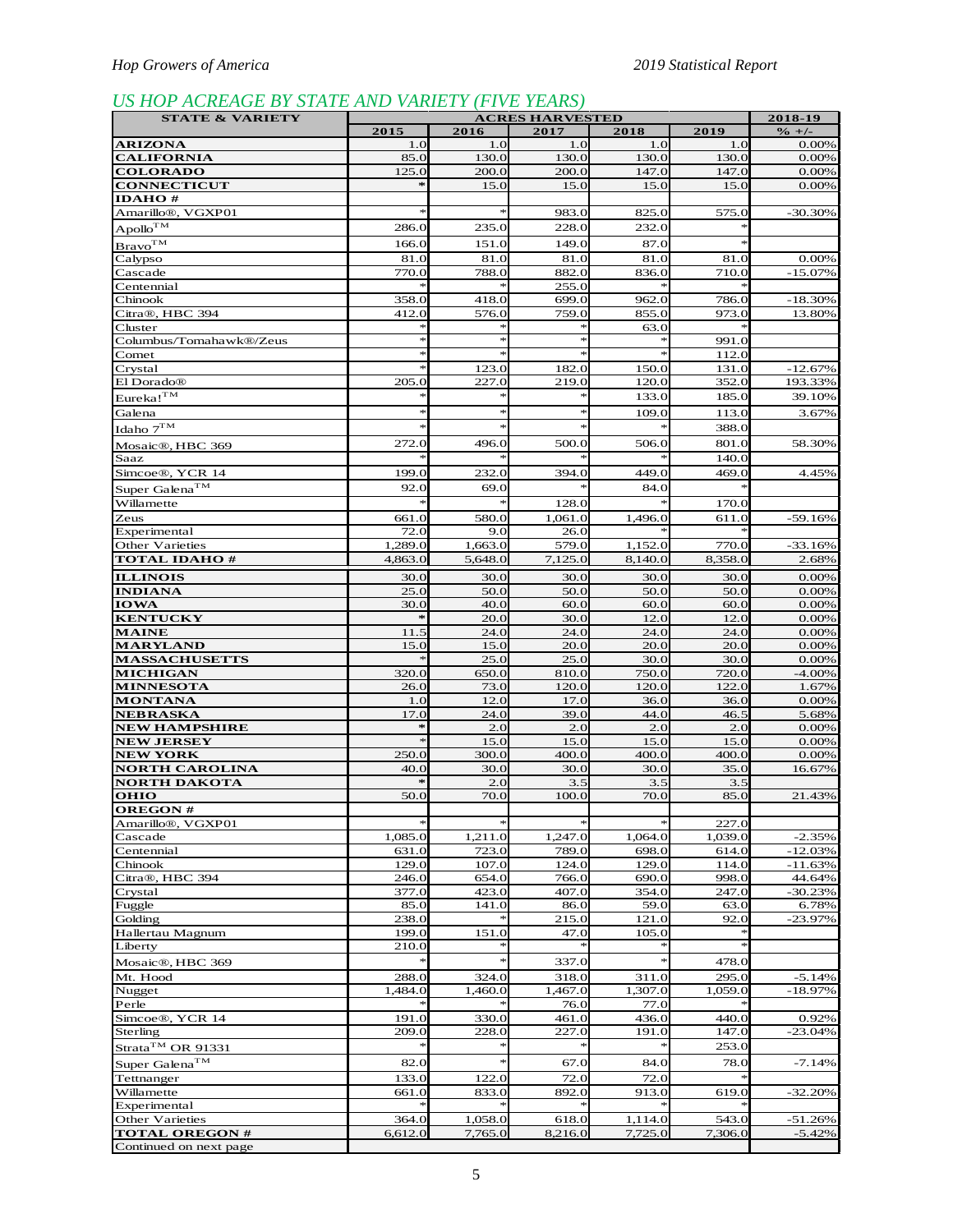## *Hop Growers of America 2019 Statistical Report*

| <b>STATE &amp; VARIETY</b>                               | <b>ACRES HARVESTED</b> |                  |                  |                  |                  | 2018-19           |
|----------------------------------------------------------|------------------------|------------------|------------------|------------------|------------------|-------------------|
|                                                          | 2015                   | 2016             | 2017             | 2018             | 2019             | $\frac{9}{6}$ +/- |
| <b>PENNSYLVANIA</b>                                      | 5.5                    | 15.0             | 20.0             | 30.0             | 50.0             | 66.67%            |
| <b>RHODE ISLAND</b>                                      | $\gg$                  | 10.0             | 10.0             | 10.0             | 10.0             | 0.00%             |
| <b>VERMONT</b>                                           | 45.0                   | 25.0             | 25.0             | 25.0             | 25.0             | 0.00%             |
| <b>VIRGINIA</b>                                          | 30.0                   | 30.0             | 30.0             | 30.0             | 30.0             | 0.00%             |
| <b>WASHINGTON#</b>                                       |                        |                  |                  |                  |                  |                   |
| Ahtanum™                                                 | 145.0                  | 155.0            | 371.0            | 255.0            | 261.0            | 2.35%             |
| Amarillo <sup>®</sup> , VGXP01                           |                        |                  | 1,984.0          | 1,895.0          | 1,625.0          | $-14.25%$         |
| $\mathrm {Apollo}^{\mathrm {TM}}$                        | 708.0                  | 735.0            | 684.0            | 795.0            | 851.0            | 7.04%             |
| Azacca <sup>TM</sup> , ADHA-483                          | 175.0                  | 506.0            | 578.0            | 546.0            | 589.0            | 7.88%             |
| Bravo <sup>TM</sup>                                      | 569.0                  | 573.0            | 486.0            | 280.0            | 236.0            | $-15.71%$         |
| Cascade                                                  | 4,935.0                | 5,582.0          | 4,966.0          | 4,274.0          | 3,718.0          | $-13.01%$         |
| Cashmere                                                 |                        |                  |                  | 195.0            | 310.0            | 58.97%            |
| Centennial                                               | 3,770.0                | 4,359.0          | 4,375.0          | 3,875.0          | 3,031.0          | $-21.78%$         |
| Chinook                                                  | 1,300.0                | 1,415.0          | 1,632.0          | 1,734.0          | 1,437.0          | $-17.13%$         |
| Citra®, HBC 394                                          | 2,335.0                | 3,264.0          | 3,715.0          | 4,837.0          | 6,720.0          | 38.93%            |
| Cluster                                                  | 666.0                  | 623.0            | 621.0            | 610.0            | 470.0            | $-22.95%$         |
| Columbus/Tomahawk®/Zeus                                  | 1,673.0                | 1,416.0          | 1,659.0          | 2,034.0          | 2,323.0          | 14.21%            |
| Comet                                                    | 108.0                  | 163.0            | 205.0            | 218.0            | 210.0            | $-3.67%$          |
| Crystal                                                  | 131.0                  | 191.0            | 122.0            | 114.0            | 66.0             | $-42.11%$         |
| Ekuanot <sup>TM</sup> , HBC 366                          |                        |                  | 890.0            | 865.0            | 632.0            | $-26.94%$         |
| El Dorado®                                               | 243.0                  | 396.0            | 463.0            | 418.0            | 641.0            | 53.35%            |
| $Eureka!^{TM}$                                           |                        |                  | 362.0            | 409.0            | 425.0            | 3.91%             |
| Galena                                                   | 295.0                  | 262.0            | 378.0            | 390.0            | 297.0            | $-23.85%$         |
| Glacier                                                  | 155.0                  | 145.0            |                  |                  |                  |                   |
| Golding                                                  | 53.0                   |                  | $\ast$           | $\star$          |                  |                   |
| Hallertau Magnum                                         | 108.0                  | $\ast$           | $\ast$           | $\ast$           | $\ast$           |                   |
| Idaho $7^{TM}$                                           |                        | $\ast$           | $\ast$           | $\ast$           | 85.0             |                   |
| Jarrylo <sup>TM</sup> , ADHA-881                         | 122.0                  | 131.0            | $\ast$           | $\ast$           | ×                |                   |
| Loral <sup>TM</sup> , HBC 291                            | $\ast$                 | $\ast$           | 186.0            | 172.0            | 125.0            | $-27.33%$         |
| Millennium                                               |                        |                  |                  |                  |                  |                   |
| Mosaic®, HBC 369                                         | 1,528.0                | 2,029.0          | 1,877.0          | 1,932.0          | 2,829.0          | 46.43%            |
| Mt. Hood                                                 | 130.0                  | 88.0             | 87.0             | 104.0            | 53.0             | $-49.04%$         |
| Mt. Rainier                                              |                        |                  |                  | 306.0            | 239.0            | $-21.90%$         |
| Northern Brewer                                          | 123.0                  |                  | $\ast$           |                  |                  |                   |
| Nugget                                                   | 202.0                  | 186.0            | 125.0            | 126.0            | 104.0            | $-17.46%$         |
| Pahto <sup>TM</sup> , HBC 682                            |                        |                  | ∗                | 1,721.0          | 2,109.0          | 22.55%            |
| Palisade <sup>®</sup> , YCR-4                            | 454.0                  | 580.0            | 571.0            | 515.0            | 477.0            | $-7.38%$          |
| $\mathrm{Pekko}^{\mathrm{TM}}, \mathrm{ADHA}\text{-}871$ | ∗                      | $\ast$           | $\ast$           | 92.0             | 279.0            |                   |
| Sabro <sup>™</sup> , HBC 438                             |                        |                  |                  |                  | 724.0            |                   |
| Simcoe <sup>®</sup> , YCR 14                             | 2,916.0                | 3,769.0          | 3,753.0          | 3,103.0          | 3,367.0          | 8.51%             |
| Sorachi Ace                                              |                        |                  |                  | 146.0            |                  |                   |
| $\text{Summit}^{\text{TM}}$                              | 1,620.0                | 1,769.0          | 1,617.0          | 1,574.0          | 1,072.0          | $-31.89%$         |
|                                                          |                        |                  |                  |                  |                  |                   |
| Super Galena <sup>TM</sup>                               | 351.0                  | 310.0            | 435.0            | 500.0            | 473.0            | $-5.40%$          |
| Tahoma                                                   |                        |                  | 217.0            | 209.0            | 230.0            | 10.05%            |
| Tettnanger                                               | $\ast$                 | $\ast$           | 38.0             |                  |                  |                   |
| Vanguard                                                 | 84.0                   | $\ast$           |                  |                  |                  |                   |
| Willamette                                               | 698.0                  | 728.0            | 571.0            | 376.0            | 270.0            | $-28.19%$         |
| Zeus                                                     | 2,989.0                | 2,502.0          | 2,214.0          | 2,592.0          | 2,612.0          | 0.77%             |
| Experimental<br><b>Other Varieties</b>                   | 316.0<br>3,256.0       | 567.0<br>5,000.0 | 421.0<br>3,045.0 | 374.0<br>1,584.0 | 360.0<br>1,630.0 | $-3.74%$<br>2.90% |
| <b>TOTAL WASHINGTON #</b>                                | 32,158.0               | 37,444.0         | 38,648.0         | 39,170.0         | 40,880.0         | 4.37%             |
| <b>WISCONSIN</b>                                         | 170.0                  | 297.0            | 297.0            | 297.0            | 297.0            | 0.00%             |
|                                                          |                        |                  |                  |                  |                  |                   |
| <b>TOTAL PACIFIC NORTHWEST</b>                           | 43,633.0               | 50,857.0         | 53,989.0         | 55,035.0         | 56,544.0         | 2.74%             |
| <b>TOTAL NON-PNW US</b>                                  | 1,277.0                | 2,106.0          | 2,503.5          | 2,433.0          | 2,386.0          | $-1.93%$          |
| <b>TOTAL UNITED STATES</b>                               | 44,910.0               | 52,963.0         | 56,492.5         | 57,468.0         | 58,930.0         | 2.54%             |

SOURCE: USDA-NASS, Virgil Gamache Farms, ADHA, and Hop Growers of America. Prepared by HGA. "Other Varieties" includes data to avoid disclosure of individual operations.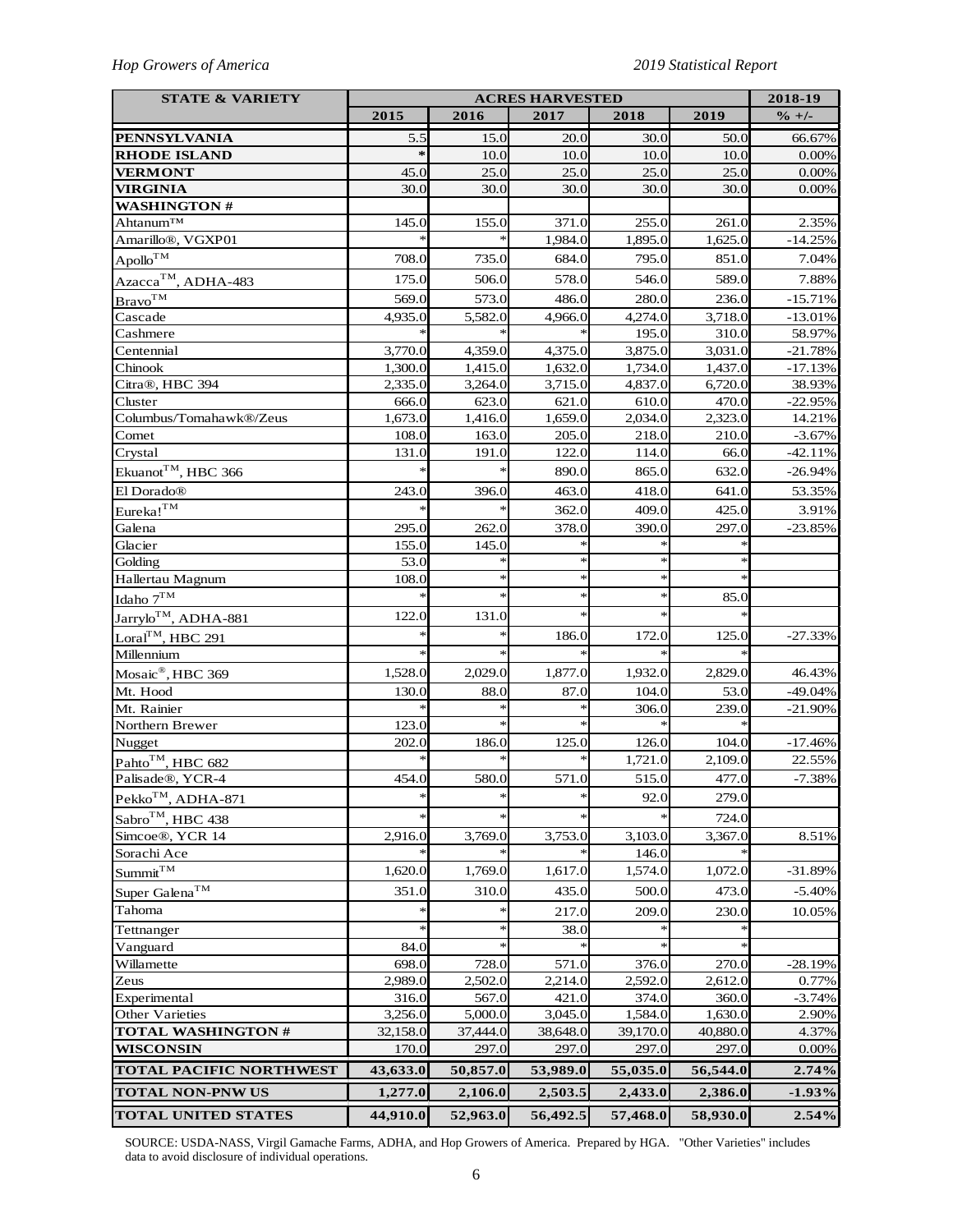## *TOP 10 PACIFIC NORTHWEST HOP VARIETIES (WITH ACREAGE)*

| Rank | 2014                       | 2015                                     | 2016                                     | 2017                                     | 2018                                      | 2019                                      |
|------|----------------------------|------------------------------------------|------------------------------------------|------------------------------------------|-------------------------------------------|-------------------------------------------|
|      | Cascade $(6,619)$          | Cascade (6,790)                          | Cascade (7,581)                          | Cascade (7,175)                          | Citra®, HBC 394<br>(6,652)                | Citra®, HBC 394<br>(9,035)                |
| 2    | CTZ(5,775)                 | CTZ (5,323)                              | Centennial (5,082)                       | Centennial (5,534)                       | CTZ(6,102)                                | CTZ (6,539)                               |
| 3    | Centennial (3,353)         | Centennial (4,401)                       | CTZ (4,498)                              | Citra®, HBC 394<br>(5,284)               | Cascade $(6,009)$                         | Cascade (5,280)                           |
| 4    | Summit (2,522)             | Simcoe <sup>®</sup> , YCR 14<br>(3,306)  | Citra®, HBC 394<br>(4,494)               | CTZ (4,952)                              | Centennial (4,864)                        | Simcoe®, YCR 14<br>(4,365)                |
| 5    | Simcoe®, YCR 14<br>(1,886) | Citra®, HBC 394<br>(2,993)               | Simcoe®, YCR 14<br>(4,331)               | Simcoe®, YCR 14<br>(4,598)               | Simcoe®, YCR 14<br>(3.916)                | Mosaic <sup>®</sup> , HBC 369<br>(4,225)  |
| 6    | Citra®, HBC 394<br>(1,761) | Mosaic <sup>®</sup> , HBC 369<br>(1,800) | Mosaic <sup>®</sup> , HBC 369<br>(2,525) | Mosaic <sup>®</sup> , HBC 369<br>(2,773) | Chinook (2,839)                           | Centennial (3,680)                        |
| 7    | Chinook $(1,641)$          | Chinook (1,787)                          | Chinook $(1,940)$                        | Chinook $(2,429)$                        | Mosaic <sup>®</sup> , HBC 369<br>(2,768)  | Amarillo <sup>®</sup> , VGXP01<br>(2,369) |
| 8    | Nugget (1,628)             | Summit (1,620)                           | Summit (1,769)                           | Willamette $(1,657)$                     | Amarillo <sup>®</sup> , VGXP01<br>(2,734) | Chinook $(2,368)$                         |
| 9    | Willamette $(1,159)$       | Willamette $(1,359)$                     | Willamette $(1,561)$                     | Summit (1,616)                           | Pahto <sup>®</sup> , HBC 682<br>(1,659)   | Pahto <sup>®</sup> , HBC 682<br>(2,150)   |
| 10   | Apollo <sup>TM</sup> (985) | Apollo <sup>TM</sup> (994)               | Apollo <sup>TM</sup> (970)               | Apollo <sup>TM</sup> (912)               | Summit (1,574)                            | Summit (1,072)                            |

# *MAJOR PNW HOP VARIETIES – 2019 (% of acreage)*



SOURCE: USDA-NASS. Prepared by HGA.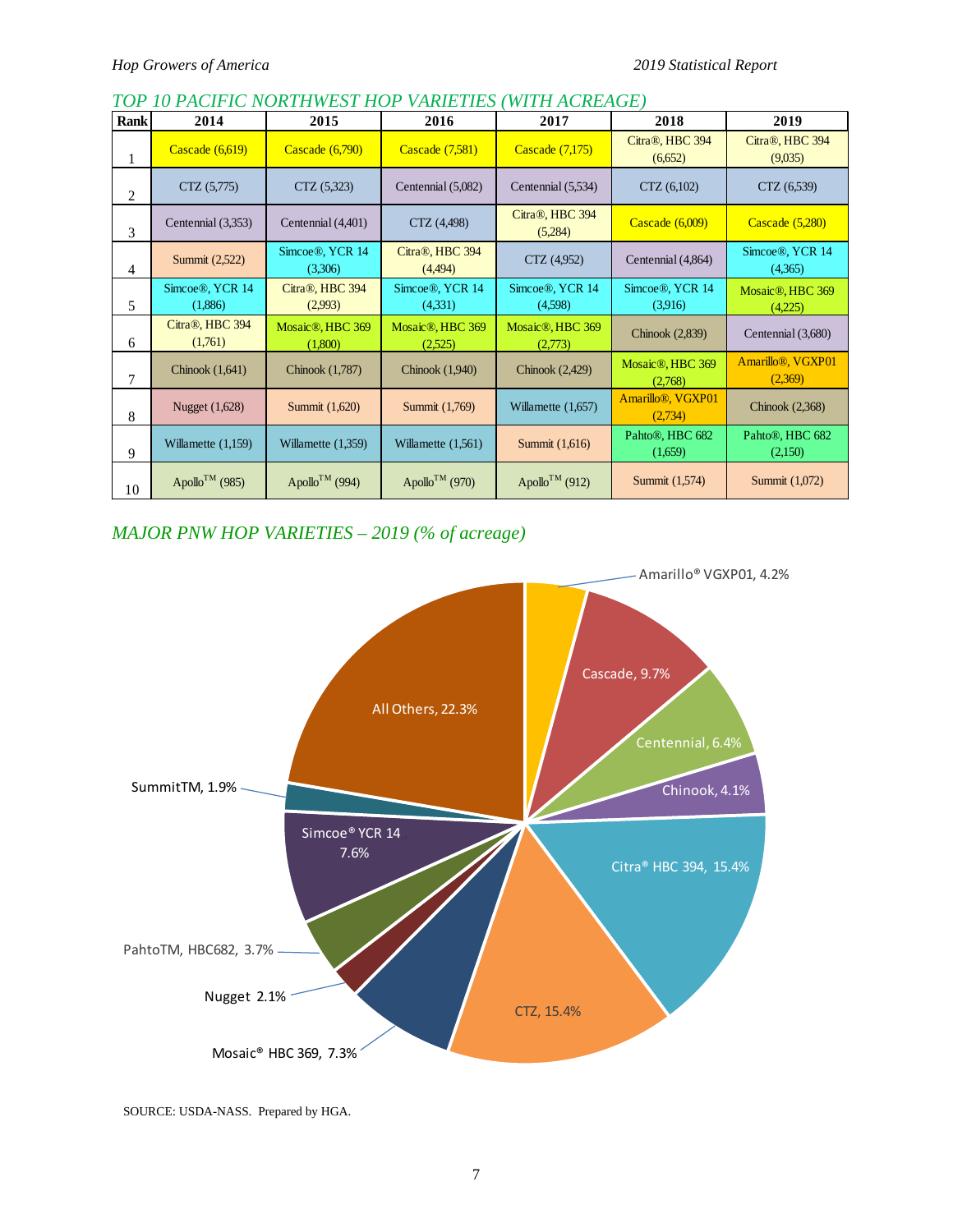# *PACIFIC NORTHWEST HOP ACREAGE BY STATE (10 YEARS - IN ACRES)*

|             | <b>ACREAGE HARVESTED</b> |               |              |              |  |  |  |  |  |
|-------------|--------------------------|---------------|--------------|--------------|--|--|--|--|--|
| <b>YEAR</b> | <b>WASHINGTON</b>        | <b>OREGON</b> | <b>IDAHO</b> | <b>TOTAL</b> |  |  |  |  |  |
| 2010        | 24,336                   | 4,622         | 2,331        | 31,289       |  |  |  |  |  |
| 2011        | 23,320                   | 4,202         | 2,265        | 29,787       |  |  |  |  |  |
| 2012        | 22,696                   | 4,391         | 2,596        | 29,683       |  |  |  |  |  |
| 2013        | 27,097                   | 4,835         | 3,356        | 35,288       |  |  |  |  |  |
| 2014        | 28,858                   | 5,410         | 3,743        | 38,011       |  |  |  |  |  |
| 2015        | 32,158                   | 6,612         | 4,863        | 43,633       |  |  |  |  |  |
| 2016        | 37,444                   | 7,765         | 5,648        | 50,857       |  |  |  |  |  |
| 2017        | 38,648                   | 8,216         | 7,125        | 53,989       |  |  |  |  |  |
| 2018        | 39,170                   | 7,725         | 8,140        | 55,035       |  |  |  |  |  |
| 2019        | 40,880                   | 7,306         | 8,358        | 56,544       |  |  |  |  |  |

SOURCE: USDA-NASS. Prepared by HGA.



# *US HOP ACREAGE (1992-2019)*

SOURCE: USDA-NASS and HGA Hop Acreage Reports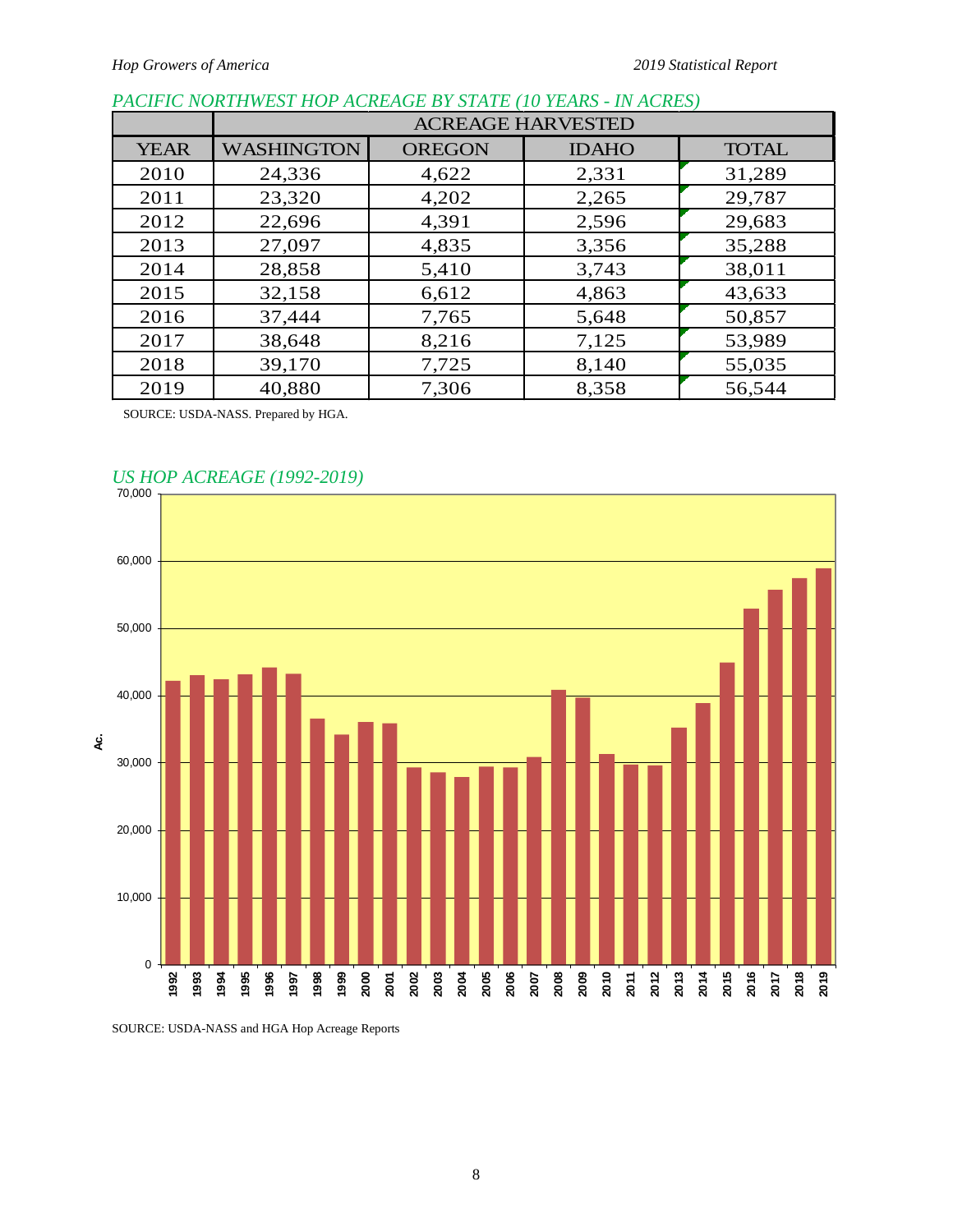# *HOP YIELDS BY STATE AND VARIETY (FIVE YEARS)*

| <b>STATE</b>                     | <b>YIELDS (POUNDS PER ACRE)</b> |        |        |       | 2018-19         |                   |
|----------------------------------|---------------------------------|--------|--------|-------|-----------------|-------------------|
| & VARIETY                        | 2015                            | 2016   | 2017   | 2018  | 2019            | $\frac{6}{1} + 1$ |
| <b>IDAHO</b>                     |                                 |        |        |       |                 |                   |
| Amarillo <sup>®</sup> , VGXP01   | $\ast$                          | $\ast$ | 1,569  | 2,009 | 1,613           | $-19.71%$         |
| $\mathbf{A}$ pollo <sup>TM</sup> | 2,062                           | 1,893  | 1,798  | 1,951 | $\ast$          |                   |
| Brawo <sup>TM</sup>              | 2,625                           | 2,359  | 2,799  | 2,226 | $\ast$          |                   |
| Calypso <sup>TM</sup>            | 1,710                           | 1,937  | 2,159  | 2,138 | 1,901           | $-11.09%$         |
|                                  | 1,633                           | 1,585  | 1,771  |       |                 |                   |
| Cascade<br>Centennial            |                                 |        | 2,028  | 1,716 | 1,823<br>$\ast$ | 6.24%             |
| Chinook                          | 1,850                           | 1,712  | 1,665  | 1,873 | 2,215           | 18.26%            |
| Citra®, HBC 394                  | 1,271                           | 1,213  | 1,657  | 1,415 | 1,532           | 8.27%             |
| Cluster                          |                                 |        |        | 2,126 |                 |                   |
| Columbus/Tomahawk®/Zeus          | ∗                               | ∗      |        |       | 3,002           |                   |
| Comet                            | *                               | $\ast$ | $\ast$ |       | 1,970           |                   |
| Crystal                          | $\ast$                          | 1,678  | 2,084  | 1,927 | 1,971           | 2.28%             |
| El Dorado®                       | 1,125                           | 1,658  | 2,163  | 1,463 | 1,352           | $-7.59%$          |
| $Eureka!^{TM}$                   | $\ast$                          | $\ast$ | *      | 2,299 | 2,243           | $-2.44%$          |
| Galena                           | $\ast$                          | $\ast$ | $\ast$ | 1,715 | 1,773           | 3.38%             |
| Idaho $7^{\mathrm{TM}}$          | $\ast$                          | $\ast$ | $\ast$ |       | 2,562           |                   |
| Mosaic®, HBC 369                 | 2,278                           | 2,204  | 2,581  | 2,333 | 2,296           | $-1.59%$          |
| Saaz                             |                                 |        |        |       | 771             |                   |
| Simcoe®, YCR 14                  | 1,576                           | 1,335  | 1,494  | 1,245 | 1,164           | $-6.51%$          |
| Super Galena <sup>TM</sup>       | 2,189                           | 1,872  |        | 2,493 |                 |                   |
| Willamette                       |                                 |        | 1,689  |       | 1,695           |                   |
| Zeus                             | 2,909                           | 2,761  | 2,756  | 2,764 | 2,672           | $-3.33%$          |
| Experimental                     | 1,269                           | 1,000  | 611    |       |                 |                   |
| Other Varieties <sup>2</sup>     | 1,348                           | 1,174  | 1,929  | 1,845 | 1,907           | 3.36%             |
| Total Idaho <sup>1</sup>         | 1,794                           | 1,646  | 1,974  | 1,995 | 2,034           | 1.95%             |
| <b>OREGON</b>                    |                                 |        |        |       |                 |                   |
| Amarillo®, VGXP01                | $\ast$                          | $\ast$ | $\ast$ | ∗     | 2,208           |                   |
| Cascade                          | 1,994                           | 1,597  | 1,425  | 1,623 | 1,620           | $-0.18%$          |
| Centennial                       | 1,352                           | 1,235  | 1,273  | 1,277 | 1,661           | 30.07%            |
| Chinook                          | 1,861                           | 1,675  | 1,667  | 1,674 | 1,733           | 3.52%             |
| Citra®, HBC 394                  | 980                             | 1,047  | 1,475  | 1,600 | 1,476           | $-7.75%$          |
| Crystal                          | 2,011                           | 2,216  | 1,772  | 1,819 | 1,943           | 6.82%             |
| Fuggle                           | 1,066                           | 1,021  | 1,251  | 1,034 | 1,243           | 20.21%            |
| Golding                          | 837                             | $\ast$ | 1,181  | 1,160 | 1,351           | 16.47%            |
| Hallertau Magnum                 | 1,572                           | 1,493  | 1,714  | 1,284 |                 |                   |
| Liberty                          | 1,360                           |        | $\ast$ | ∗     | $\ast$          |                   |
| Mosaic <sup>®</sup> , HBC 369    |                                 |        | 1,875  | ∗     | 2,113           |                   |
| Mt. Hood                         | 1,276                           | 1,463  | 1,439  | 1,411 | 1,538           | 9.00%             |
| Nugget                           | 1,888                           | 1,925  | 1,820  | 1,946 | 2,130           | 9.46%             |
| Perle                            |                                 |        | 1,164  | 1,093 |                 |                   |
| Simcoe®, YCR 14                  | 1,678                           | 1,969  | 1,421  | 1,588 | 1,845           | 16.18%            |
| Sterling                         | 1,344                           | 1,626  | 1,407  | 1,760 | 1,643           | $-6.65%$          |
| Strata <sup>™</sup> OR 91331     |                                 |        |        |       | 2,066           |                   |
| Super Galena <sup>TM</sup>       | 2,340                           | $\ast$ | 2,096  | 2,216 | 2,580           | 16.43%            |
| Tettnanger                       | 1,242                           | 1,193  | 1,013  | 1,027 |                 |                   |
| Willamette                       | 1,226                           | 1,573  | 1,324  | 1,484 | 1,717           | 15.70%            |
| Experimental                     |                                 |        |        |       |                 |                   |
| Other Varieties <sup>2</sup>     | 1,609                           | 1,546  | 1,573  | 2,068 | 1,644           | $-20.50%$         |
| <b>Total Oregon</b>              | 1,613                           | 1,596  | 1,518  | 1,675 | 1,783           | 6.45%             |
| (continued next page)            |                                 |        |        |       |                 |                   |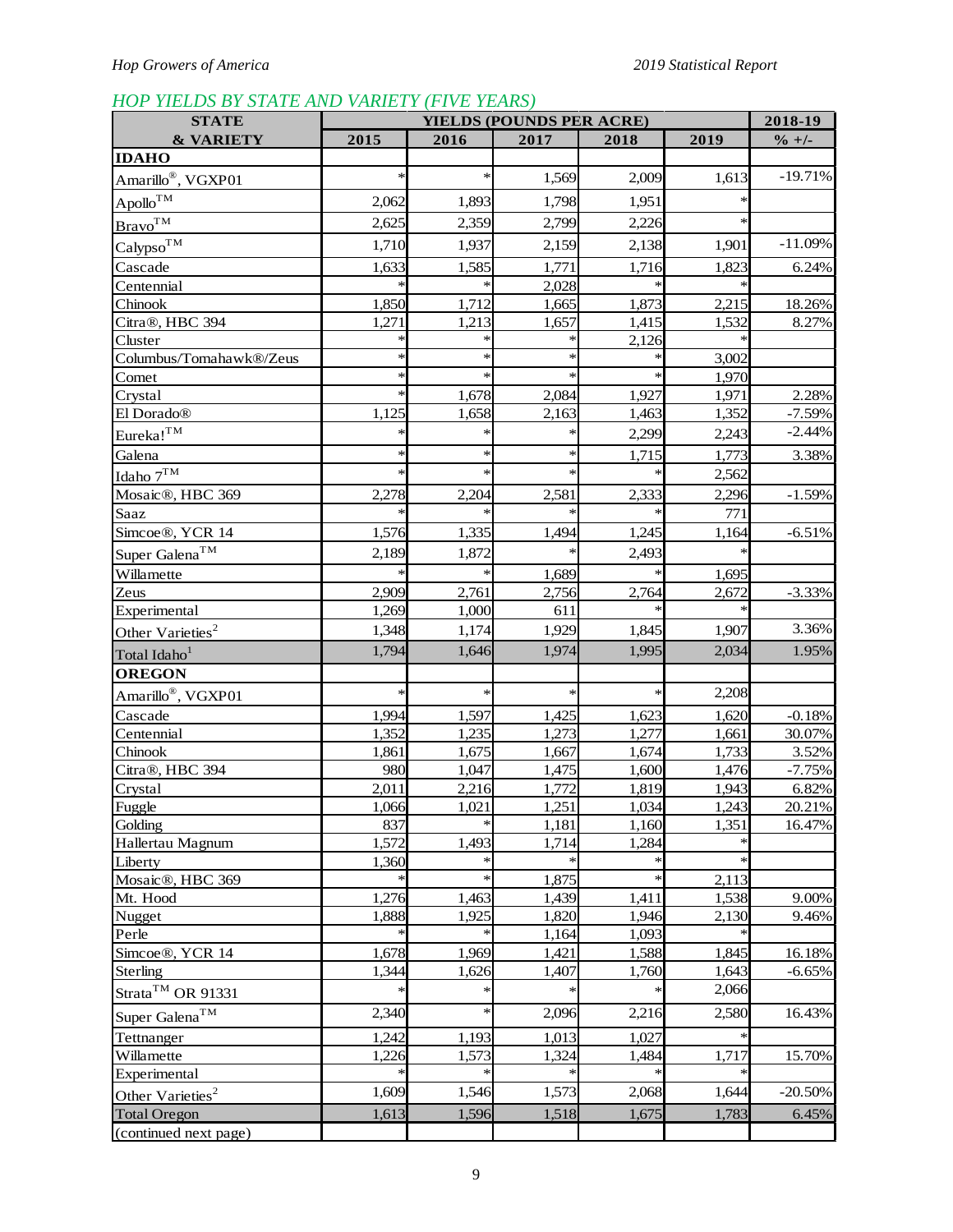# *Hop Growers of America 2019 Statistical Report*

| <b>STATE</b>                     |        |        | <b>YIELDS (POUNDS PER ACRE)</b> |        |       | 2018-19           |
|----------------------------------|--------|--------|---------------------------------|--------|-------|-------------------|
| <b>&amp; VARIETY</b>             | 2015   | 2016   | 2017                            | 2018   | 2019  | $\frac{9}{6}$ +/- |
| <b>WASHINGTON</b>                |        |        |                                 |        |       |                   |
| Ahtanum™, YCR 1                  | 1,557  | 1,012  | 1,052                           | 2,730  | 1,960 | $-28.21%$         |
| Amarillo®, VGXP01                |        |        | 1,687                           | 1,868  | 1,946 | 4.18%             |
| $\mathrm{Apollo}^{\mathrm{TM}}$  | 2,738  | 2,225  | 2,729                           | 2,848  | 2,735 | $-3.97%$          |
| Azacca™, ADHA-483                | 1,872  | 1,870  | 2,463                           | 2,491  | 2,441 | $-2.01%$          |
| $\mathrm{Bravo}^{\mathrm{TM}}$   | 2,824  | 2,671  | 2,973                           | 3,258  | 3,216 | $-1.29%$          |
| Cascade                          | 1,936  | 1,727  | 2,124                           | 1,972  | 1,920 | $-2.64%$          |
| Cashmere                         |        |        |                                 | 1,519  | 1,699 | 11.85%            |
| Centennial                       | 1,145  | 1,355  | 1,703                           | 1,364  | 1,820 | 33.43%            |
| Chinook                          | 1,793  | 1,420  | 1,784                           | 1,875  | 1,942 | 3.57%             |
| Citra®, HBC 394                  | 1,541  | 1,543  | 1,748                           | 1,611  | 1,424 | $-11.61%$         |
| Cluster                          | 1,705  | 1,700  | 1,937                           | 1,813  | 1,815 | 0.11%             |
| Columbus/Tomahawk®/Zeus          | 2,524  | 1,969  | 2,646                           | 2,482  | 2,584 | 4.11%             |
| Comet                            | 1,780  | 949    | 1,855                           | 1,750  | 1,311 | $-25.09%$         |
| Crystal                          | 1,183  | 1,475  | 2,063                           | 2,357  | 1,989 | $-15.61%$         |
| Ekuanot <sup>TM</sup> , HBC 366  |        |        | 2,740                           | 2,583  | 2,483 | $-3.87%$          |
| El Dorado®                       | 2,154  | 1,904  | 1,946                           | 1,880  | 2,032 | 8.09%             |
| Eureka! <sup>TM</sup>            |        |        | 2,244                           | 2,954  | 3,188 | 7.92%             |
| Galena                           | 1,968  | 1,692  | 2,134                           | 2,149  | 2,045 | $-4.84%$          |
| Glacier                          | 996    | 1,168  |                                 |        |       |                   |
| Golding                          | 854    |        | $\ast$                          | *      |       |                   |
| Hallertau Magnum                 | 1,255  | *      | $\ast$                          | $\ast$ |       |                   |
| Idaho $7TM$                      |        | $\ast$ | $\ast$                          | $\ast$ | 1,544 |                   |
| Jarrylo <sup>TM</sup> , ADHA-881 | 1,541  | 1,408  | ∗                               | $\ast$ |       |                   |
| Loral <sup>TM</sup> , HBC 291    | $\ast$ | $\ast$ | 2,295                           | 2,349  | 2,515 | 7.07%             |
| Mosaic <sup>®</sup> , HBC 369    | 2,036  | 2,326  | 2,439                           | 2,351  | 2,054 | $-12.63%$         |
| Mt. Hood                         | 1,069  | 1,075  | 1,043                           | 1,454  | 1,037 | $-28.68%$         |
| Mt. Rainier                      |        |        |                                 | 1,899  | 2,149 | 13.16%            |
| Northern Brewer                  | 991    |        |                                 |        |       |                   |
| Nugget                           | 1,927  | 1,774  | 1,950                           | 1,498  | 2,313 | 54.41%            |
| Pahto <sup>TM</sup> , HBC 682    |        | $\ast$ | $\ast$                          | 2,087  | 2,398 | 14.90%            |
| Palisade®, YCR-4                 | 1,950  | 2,228  | 2,209                           | 2,441  | 2,520 | 3.24%             |
| Pekko <sup>TM</sup> , ADHA-871   | $\ast$ | $\ast$ | $\ast$                          | 1,889  | *     |                   |
| Sabro <sup>TM</sup> , HBC 438    | $\ast$ | *      | $\ast$                          | $\ast$ | 1,612 |                   |
| Simcoe®, YCR 14                  | 1,540  | 1,673  | 1,792                           | 1,642  | 1,788 | 8.89%             |
| Sorachi Ace                      |        |        |                                 | 1,042  |       |                   |
| Summit <sup>TM</sup>             | 1,969  | 1,648  | 2,067                           | 1,826  | 1,816 | $-0.55%$          |
| Super Galena <sup>TM</sup>       | 2,729  | 2,501  | 2,647                           | 3,133  | 2,871 | $-8.36%$          |
| Tahoma                           | *      | $\ast$ | 1,752                           | 2,147  | 1,958 | $-8.80%$          |
| Tettnanger                       | $\ast$ | ∗      | 1,202                           |        |       |                   |
| Vanguard                         | 1,223  | *      |                                 | $\ast$ |       |                   |
| Willamette                       | 1,007  | 1,277  | 1,446                           | 1,348  | 1,596 | 18.40%            |
| Zeus                             | 2,819  | 2,469  | 3,088                           | 2,619  | 2,620 | 0.04%             |
| Experimental                     | 1,545  | 1,592  | 1,901                           | 1,889  | 2,251 | 19.16%            |
| Other Varieties <sup>2</sup>     | 1,603  | 1,662  | 1,746                           | 1,896  | 1,888 | $-0.42%$          |
| <b>Total Washington</b>          | 1,849  | 1,748  | 2,047                           | 1,984  | 2,006 | 1.11%             |
| <b>Total Pacific Northwest</b>   | 1,807  | 1,713  | 1,959                           | 1,943  | 1,981 | 1.96%             |

SOURCE: USDA-NASS and VGF. Prepared by HGA. State and variety yields for production outside of the Pacific Northwest are not reported.

"Other Varieties" includes data to avoid disclosure of individual operations.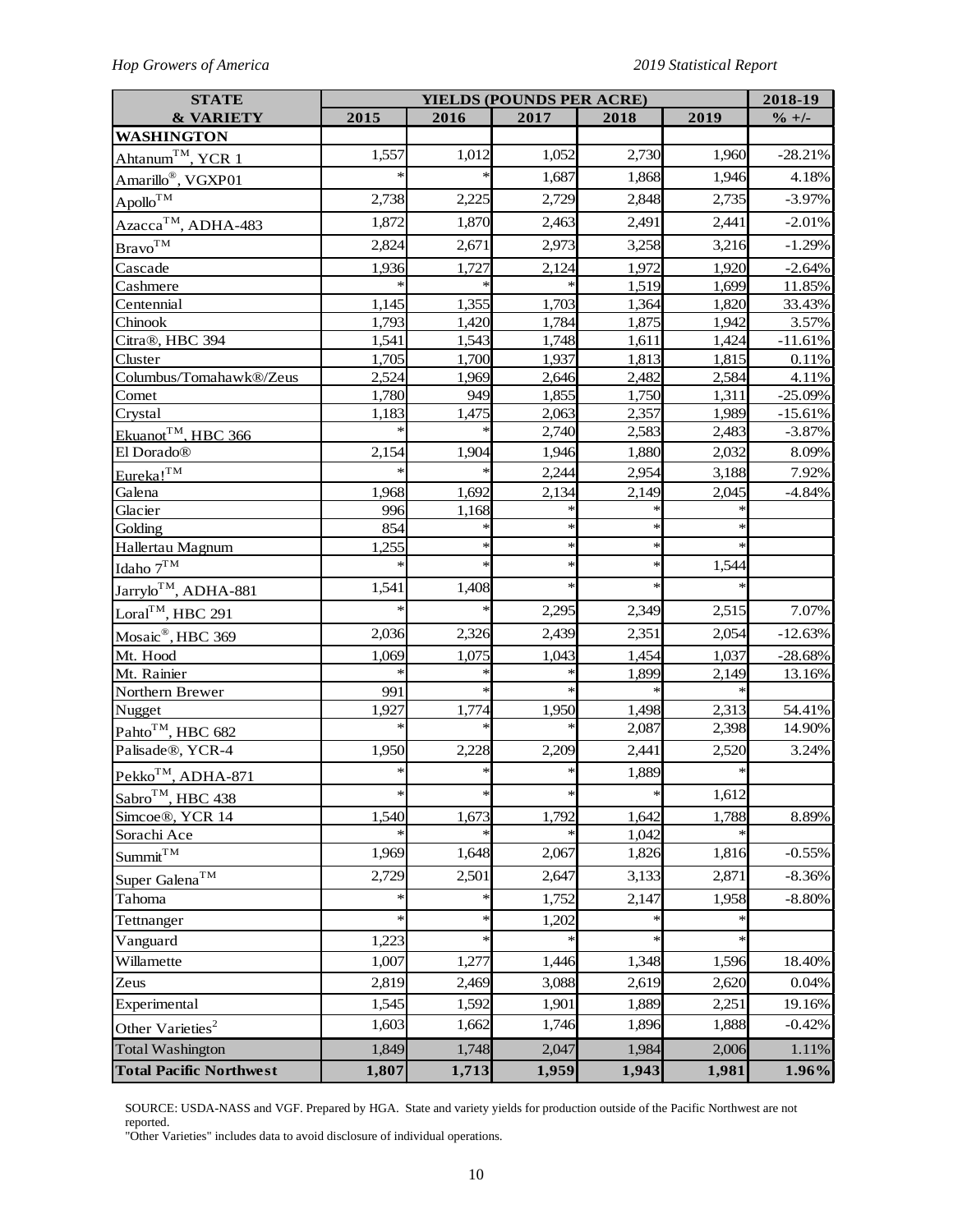## *PACIFIC NORTHWEST AVERAGE HOP YIELD (TEN YEARS)*

|             | <b>POUNDS PER ACRE</b> |               |              |              |  |  |  |  |  |  |
|-------------|------------------------|---------------|--------------|--------------|--|--|--|--|--|--|
| <b>YEAR</b> | <b>WASHINGTON</b>      | <b>OREGON</b> | <b>IDAHO</b> | <b>TOTAL</b> |  |  |  |  |  |  |
| 2010        | 2,147                  | 1,791         | 2,129        | 2,093        |  |  |  |  |  |  |
| 2011        | 2,200                  | 1,908         | 2,408        | 2,175        |  |  |  |  |  |  |
| 2012        | 2,047                  | 1,746         | 1,841        | 1,985        |  |  |  |  |  |  |
| 2013        | 2,025                  | 1,764         | 1,740        | 1,962        |  |  |  |  |  |  |
| 2014        | 1,936                  | 1,520         | 1,847        | 1,868        |  |  |  |  |  |  |
| 2015        | 1,849                  | 1,613         | 1,794        | 1,807        |  |  |  |  |  |  |
| 2016        | 1,748                  | 1,596         | 1,646        | 1,713        |  |  |  |  |  |  |
| 2017        | 2,046                  | 1,518         | 1,974        | 1,956        |  |  |  |  |  |  |
| 2018        | 1,984                  | 1,675         | 1,995        | 1,943        |  |  |  |  |  |  |
| 2019        | 2,006                  | 1,783         | 2,034        | 1,981        |  |  |  |  |  |  |

SOURCE: USDA-NASS. Prepared by HGA.

# *U.S. HOP ACREAGE – AROMA/DUAL PURPOSE VS. ALPHA*

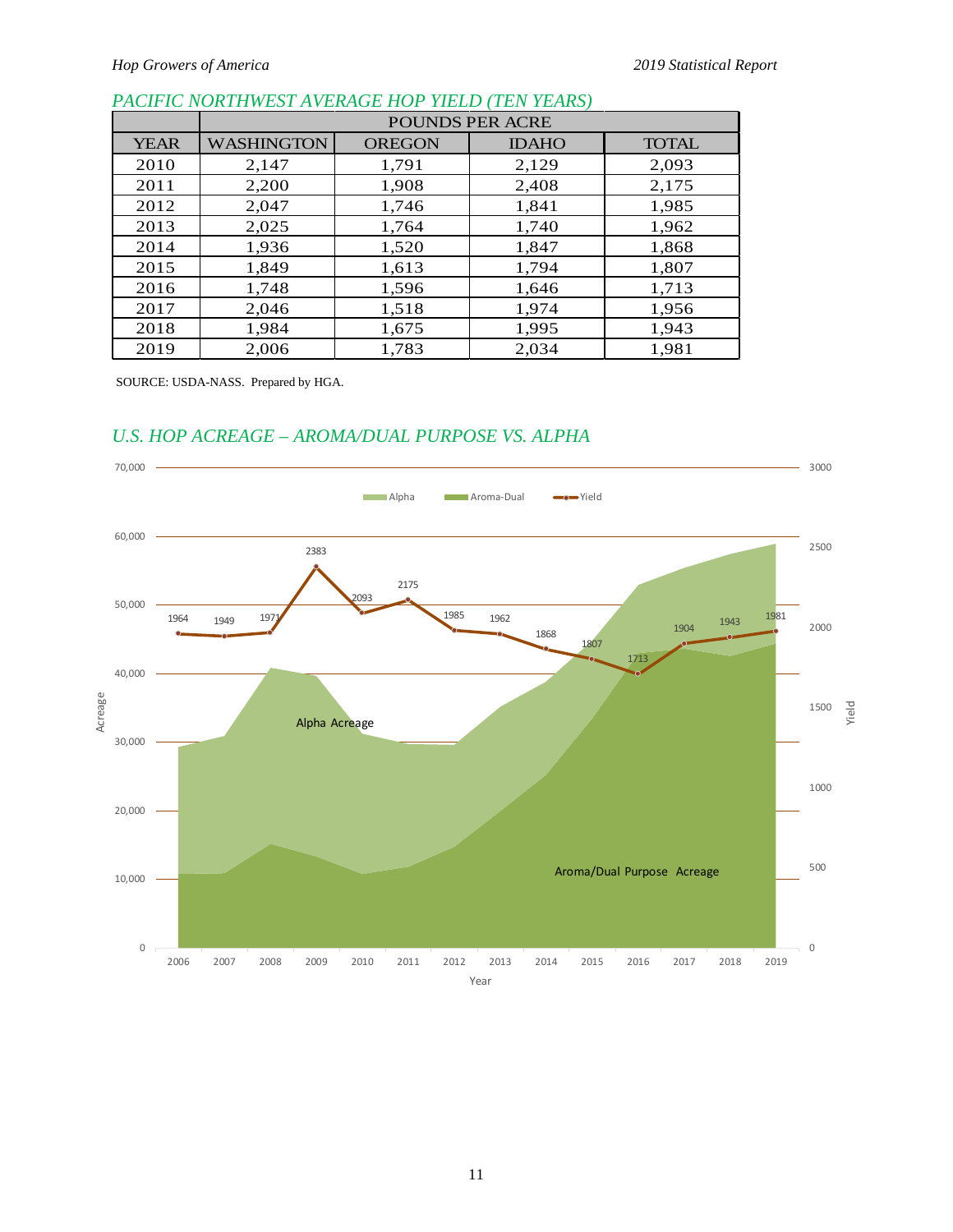# *HOP PRODUCTION BY STATE AND VARIETY (FIVE YEARS)*

| <b>STATE</b>                           | 2018-2019<br><b>HOP PRODUCTION (POUNDS)</b> |            |            |                      |            |            |
|----------------------------------------|---------------------------------------------|------------|------------|----------------------|------------|------------|
| <b>&amp; VARIETY</b>                   | 2015                                        | 2016       | 2017       | 2018                 | 2019       | $\% +/-$   |
| <b>IDAHO</b>                           |                                             |            |            |                      |            |            |
| Amarillo <sup>®</sup> , VGXP01         |                                             |            | 1,542,300  | 1,657,400            | 928,162    | $-44.00\%$ |
| $\mathrm {Apollo}^{\mathrm {TM}}$      | 589,600                                     | 444,900    | 409,900    | 452,600              |            |            |
| $\underline{\text{Bravo}}^{\text{TM}}$ | 435,700                                     | 356,200    | 417,100    | 193,700              | $\ast$     |            |
|                                        |                                             |            |            |                      |            |            |
| Calypso <sup>TM</sup>                  | 138,500                                     | 156,900    | 174,900    | 173,200              | 154,000    | $-11.09%$  |
| Cascade                                | 1,257,800                                   | 1,248,900  | 1,562,000  | 1,434,600            | 1,294,300  | $-9.78%$   |
| Centennial                             |                                             |            | 517,100    |                      |            | $-3.37%$   |
| Chinook                                | 662,200                                     | 715,500    | 1,163,800  | 1,801,800            | 1,741,000  | 21.24%     |
| Citra®, HBC 394                        | 523,700                                     | 698,500    | 1,257,700  | 1,229,500<br>133,900 | 1,490,600  |            |
| Cluster<br>Columbus/Tomahawk®/Zeus     |                                             |            |            |                      | 2,975,000  |            |
| Comet                                  |                                             |            |            |                      | 220,600    |            |
| Crystal                                |                                             | 206,400    | 379,300    | 289,100              | 258,200    | $-10.69%$  |
| El Dorado®                             | 230,600                                     | 376,300    | 473,700    | 175,600              | 475,900    | 171.01%    |
|                                        |                                             |            |            | 305,800              |            |            |
| Eureka! <sup>TM</sup>                  |                                             |            | $\ast$     |                      | 415,000    | 35.71%     |
| Galena                                 |                                             |            |            | 186,900              | 200,300    | 7.17%      |
| Idaho $7^{\mathrm{TM}}$                |                                             |            |            |                      | 994,100    |            |
| Mosaic®, HBC 369                       | 619,700                                     | 1,093,400  | 1,290,500  | 1,180,500            | 1,839,100  | 55.79%     |
| Saaz                                   |                                             |            |            |                      | 107,900    |            |
| Simcoe®, YCR 14                        | 313,600                                     | 309,800    | 588,600    | 559,000              | 545,900    | $-2.34%$   |
| Super Galena <sup>TM</sup>             | 201,400                                     | 129,200    |            | 209,400              |            |            |
| Willamette                             |                                             |            | 216,200    |                      | 288,200    |            |
| Zeus                                   | 1,922,800                                   | 1,601,100  | 2,924,100  | 4,134,900            | 1,632,600  | $-60.52%$  |
| Experimental                           | 91,400                                      | 9,000      | 15,900     |                      |            |            |
| Other Varieties                        | 1,737,900                                   | 1,951,600  | 1,134,200  | 2,124,900            | 1,442,238  | $-32.13%$  |
| <b>Total Idaho</b>                     | 8,724,900                                   | 9,297,700  | 14,067,300 | 16,242,800           | 17,003,100 | 4.68%      |
| <b>OREGON</b>                          |                                             |            |            |                      |            |            |
| Amarillo <sup>®</sup> . VGXP01         |                                             |            |            |                      | 501,374    |            |
| Cascade                                | 2,163,000                                   | 1,934,500  | 1,777,000  | 1,726,900            | 1,683,200  | $-2.53%$   |
| Centennial                             | 853,300                                     | 893,200    | 1,004,400  | 891,300              | 1,019,900  | 14.43%     |
| Chinook                                | 240,000                                     | 179,200    | 206,700    | 215,900              | 197,600    | $-8.48%$   |
| Citra®, HBC 394                        | 241,000                                     | 684,700    | 1,129,900  | 1,104,000            | 1,473,000  | 33.42%     |
| Crystal                                | 758,100                                     | 937,200    | 721,200    | 643,900              | 479,900    | $-25.47%$  |
| Fuggle                                 | 90,600                                      | 143,900    | 107,600    | 61,000               | 78,300     | 28.36%     |
| Golding                                | 199,300                                     |            | 253,900    | 140,400              | 124,300    | $-11.47%$  |
| Hallertau Magnum                       | 312,900                                     | 225,500    | 80,600     | 134,800              |            |            |
| Liberty                                | 285,600                                     |            |            |                      |            |            |
| Mosaic®, HBC 369                       |                                             |            | 631,900    |                      | 1,010,000  |            |
| Mt. Hood                               | 367,600                                     | 473,900    | 457,600    | 438,800              | 453,700    | 3.40%      |
| Nugget                                 | 2,802,100                                   | 2,810,900  | 2,669,900  | 2,543,400            | 2,255,700  | $-11.31%$  |
| Perle                                  |                                             |            | 88,500     | 84,200               |            |            |
| Simcoe®, YCR 14                        | 320,500                                     | 649,900    | 655,100    | 692,400              | 811,800    | 17.24%     |
| <b>Sterling</b>                        | 280,800                                     | 370,800    | 319,400    | 336,200              | 241,500    | $-28.17%$  |
| Strata <sup>TM</sup> OR 91331          |                                             |            |            |                      | 522,700    |            |
| Super Galena <sup>TM</sup>             | 191,900                                     |            | 140,400    | 186,100              | 201,200    | 8.11%      |
| Tettnanger                             | 165,200                                     | 145,600    | 72,900     | 73,900               |            |            |
| Willamette                             | 810,300                                     | 1,310,000  | 1,181,000  | 1,359,500            | 1,062,800  | $-21.82%$  |
| Experimental                           |                                             |            |            |                      |            |            |
| Other Varieties                        | 585,600                                     | 1,636,000  | 972,400    | 2,303,500            | 906,226    | $-60.66%$  |
| <b>Total Oregon</b>                    | 10,667,800                                  | 12,395,300 | 12,470,400 | 12,936,200           | 13,023,200 | 0.67%      |
| (continued next page)                  |                                             |            |            |                      |            |            |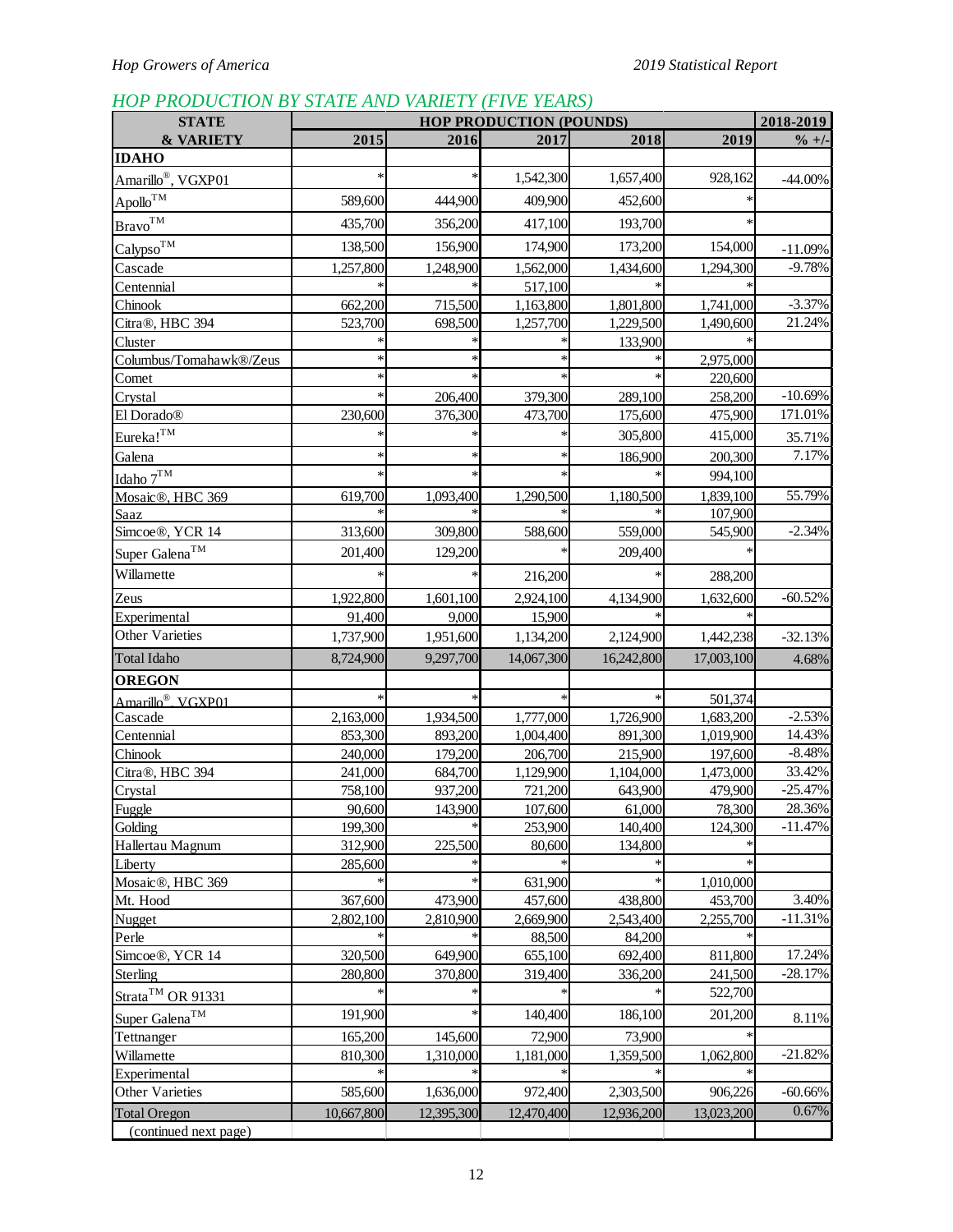| <b>STATE</b>                       | <b>HOP PRODUCTION (POUNDS)</b> |            |             |             | 2018-19     |                   |
|------------------------------------|--------------------------------|------------|-------------|-------------|-------------|-------------------|
| <b>&amp; VARIETY</b>               | 2015                           | 2016       | 2017        | 2018        | 2019        | $\frac{9}{6}$ +/- |
| <b>WASHINGTON</b>                  |                                |            |             |             |             |                   |
| Ahtanum                            | 225,800                        | 156,900    | 390,300     | 696,200     | 736,000     | 5.72%             |
| Amarillo <sup>®</sup> , VGXP01     |                                |            | 3,347,000   | 3,539,900   | 3,185,846   | $-10.00\%$        |
| $\mathrm {Apollo}^{\mathrm {TM}}$  | 1,938,600                      | 1,635,600  | 1,866,600   | 2,264,200   | 2,327,500   | 2.80%             |
| Azacca <sup>TM</sup> , ADHA-483    | 327,600                        | 946,400    | 1,423,600   | 1,360,100   | 1,437,700   | 5.71%             |
| $\mathrm{Bravo}^{\mathrm{TM}}$     | 1,606,700                      | 1,530,500  | 1,444,900   | 912,200     | 759,000     | $-16.79%$         |
| Cascade                            | 9,553,300                      | 9,638,800  | 10,547,800  | 8,428,300   | 7,138,600   | $-15.30%$         |
| Cashmere                           |                                |            |             | 296,200     | 526,700     | 77.82%            |
| Centennial                         | 4,317,300                      | 5,908,600  | 7,450,600   | 5,285,500   | 5,516,400   | 4.37%             |
| Chinook                            | 2,331,100                      | 2,008,900  | 2,911,500   | 3,251,300   | 2,790,700   | $-14.17%$         |
| Citra®, HBC 394                    | 3,597,200                      | 5,035,000  | 6,493,800   | 7,792,400   | 9,569,300   | 22.80%            |
| Cluster                            | 1,135,700                      | 1,058,800  | 1,202,900   | 1,105,900   | 853,100     | $-22.86%$         |
| Columbus/Tomahawk®/Zeus            | 4,223,400                      | 2,787,900  | 4,389,700   | 5,048,400   | 6,002,600   | 18.90%            |
| Comet                              | 192,200                        | 154,700    | 380,300     | 381,500     | 275,300     | $-27.84%$         |
| Crystal                            | 155,000                        | 281,700    | 251,700     | 268,700     | 131,300     | $-51.14%$         |
| Ekuanot <sup>TM</sup> , HBC 366    |                                |            | 2,438,600   | 2,234,300   | 1,569,300   | $-29.76%$         |
| El Dorado®                         | 523,500                        | 754,000    | 901,000     | 785,800     | 1,302,500   | 65.75%            |
| Eureka! <sup>TM</sup>              |                                |            | 812,300     | 1,208,200   | 1,354,900   | 12.14%            |
| Galena                             | 580,600                        | 443,300    | 806,700     | 838,100     | 607,400     | $-27.53%$         |
| Glacier                            | 154,400                        | 169,300    |             |             |             |                   |
| Golding                            | 45,300                         |            |             |             |             |                   |
| Hallertau Magnum                   | 135,500                        |            |             |             |             |                   |
| Idaho 7TM                          |                                |            |             |             | 131,200     |                   |
| Jarrylo <sup>TM</sup> , ADHA-881   | 188,000                        | 184,400    |             |             |             |                   |
| Loral <sup>TM</sup> , HBC 291      |                                |            | 426,900     | 404,000     | 314,400     | $-22.18%$         |
| Mosaic®, HBC 369                   | 3,111,600                      | 4,720,400  | 4,578,000   | 4,542,100   | 5,810,800   | 27.93%            |
| Mt. Hood                           | 139,000                        | 94,600     | 90,700      | 151,200     | 55,000      | $-63.62%$         |
| Mt. Rainier                        |                                |            |             | 581,100     | 513,600     | $-11.62%$         |
| Northern Brewer                    | 121,900                        |            |             |             |             |                   |
| Nugget                             | 389,200                        | 330,000    | 243,800     | 188,700     | 240,600     | 27.50%            |
| Pahto <sup>TM</sup> , HBC 682      |                                |            |             | 3,591,700   | 5,057,400   | 40.81%            |
| Palisade®, YCR-4                   | 885,200                        | 1,292,500  | 1,261,300   | 1,257,100   | 1,202,000   | $-4.38%$          |
| Pekko <sup>TM</sup> , ADHA-871     |                                |            |             | 173,800     | 337,452     |                   |
| Sabro <sup>TM</sup> , HBC 438      | $\ast$                         |            |             | ∗           | 1,167,100   |                   |
| Simcoe®, YCR 14                    | 4,489,500                      | 6,305,100  | 6,725,400   | 5,095,100   | 6,020,200   | 18.16%            |
| Sorachi Ace                        |                                |            |             | 152,100     |             |                   |
| Summit <sup>TM</sup>               | 3,189,600                      | 2,914,500  | 3,342,300   | 2,874,100   | 1,946,800   | $-32.26%$         |
| Super Galena <sup>TM</sup>         | 957,800                        | 775,300    | 1,151,400   | 1,566,500   | 1,358,000   | $-13.31%$         |
| Tahoma                             |                                |            | 380,200     | 448,700     | 450,300     | 0.36%             |
| Tettnanger                         |                                |            | 45,700      |             |             |                   |
| Vanguard                           | 102,700                        |            |             |             |             |                   |
| Willamette                         | 703,100                        | 929,300    | 825,700     | 506,800     | 430,900     | $-14.98%$         |
| Zeus                               | 8,426,300                      | 6,178,500  | 6,836,800   | 6,788,400   | 6,843,400   | 0.81%             |
| Experimental                       | 488,400                        | 902,700    | 800,300     | 706,500     | 810,400     | 14.71%            |
| Other Varieties                    | 5,217,800                      | 8,308,900  | 5,316,000   | 3,002,600   | 3,241,202   | 7.95%             |
| <b>Total Washington</b>            | 59,453,300                     | 65,446,600 | 79,083,800  | 77,727,700  | 82,014,900  | 5.52%             |
| <b>Total Pacific Northwest</b>     | 78,846,000                     | 87,139,600 | 105,621,500 | 106,906,700 | 112,041,200 | 4.80%             |
| Other States Estimate <sup>1</sup> | 1,249,000                      | 1,500,000  | 1,875,000   | 1,500,000   | 1,000,000   | $-33.33%$         |
| <b>Total US Estimate</b>           | 80,095,000                     | 88,639,600 | 107,496,500 | 108,406,700 | 113,041,200 | 4.28%             |

SOURCE: USDA-NASS and VGF. Prepared by HGA. "Other Varieties" includes data to avoid disclosure of individual operations. <sup>1</sup> Production outside of PNW estimated from reports submitted by growers, extension and university personnel.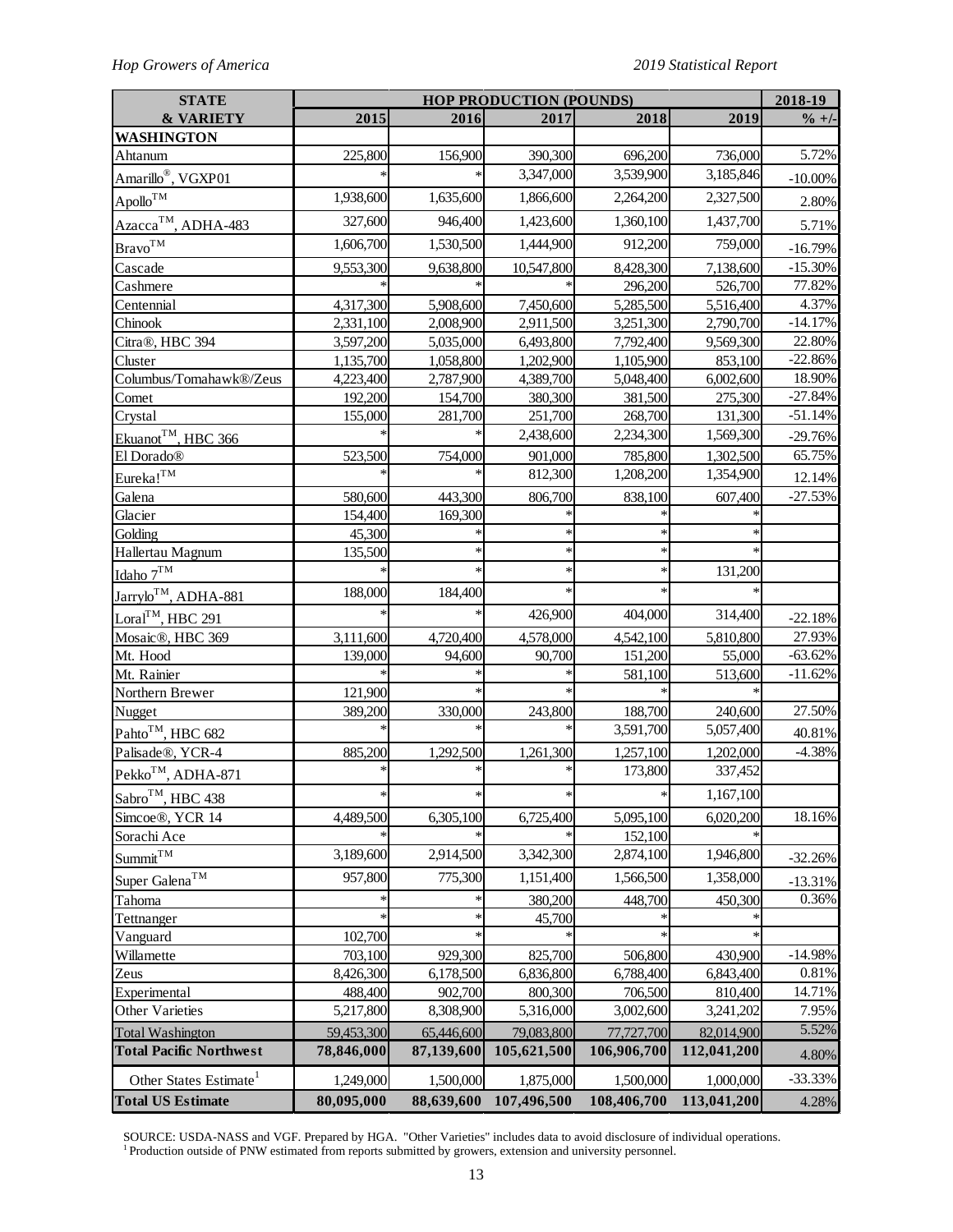# *U.S. HOP PRODUCTION – ALPHA VS. AROMA POUNDS OF PRODUCTION*



# *U.S. HOPS: SEASON AVERAGE PRICE & TOTAL CROP VALUE*

|                  |            | <b>SEASON AVERAGE PRICE</b> |                        |        | <b>PNW</b>     | <b>Total Crop</b> |
|------------------|------------|-----------------------------|------------------------|--------|----------------|-------------------|
| <b>Marketing</b> | Washington | Oregon                      | Idaho                  | U.S.   | Production     | Value             |
| Year             |            |                             | $-$ (\$ / pound) - - - |        | (Lbs. x 1,000) | (x 1,000)         |
|                  |            |                             |                        |        |                |                   |
| 2010             | \$3.11     | \$3.96                      | \$3.89                 | \$3.28 | 65,493         | \$214,589         |
| 2011             | \$3.06     | \$3.79                      | \$2.93                 | \$3.14 | 64,782         | \$203,378         |
| 2012             | \$3.10     | \$3.91                      | \$2.69                 | \$3.17 | 58,911         | \$186,876         |
| 2013             | \$3.37     | \$3.76                      | \$2.62                 | \$3.35 | 69,246         | \$232,308         |
| 2014             | \$3.73     | \$4.07                      | \$2.72                 | \$3.67 | 70,995         | \$260,627         |
| 2015             | \$4.71     | \$3.24                      | \$3.53                 | \$4.38 | 78,846         | \$345,388         |
| 2016             | \$5.84     | \$5.25                      | \$5.50                 | \$5.72 | 87,140         | \$498,420         |
| 2017             | \$5.80     | \$5.00                      | \$5.00                 | \$5.60 | 105,622        | \$591,375         |
| 2018             | \$5.50     | \$5.40                      | \$5.30                 | \$5.46 | 106,907        | \$583,444         |
| 2019             | \$5.80     | \$5.50                      | \$5.25                 | \$5.68 | 112,041        | \$636,580         |

SOURCE: USDA-NASS. Prepared by HGA.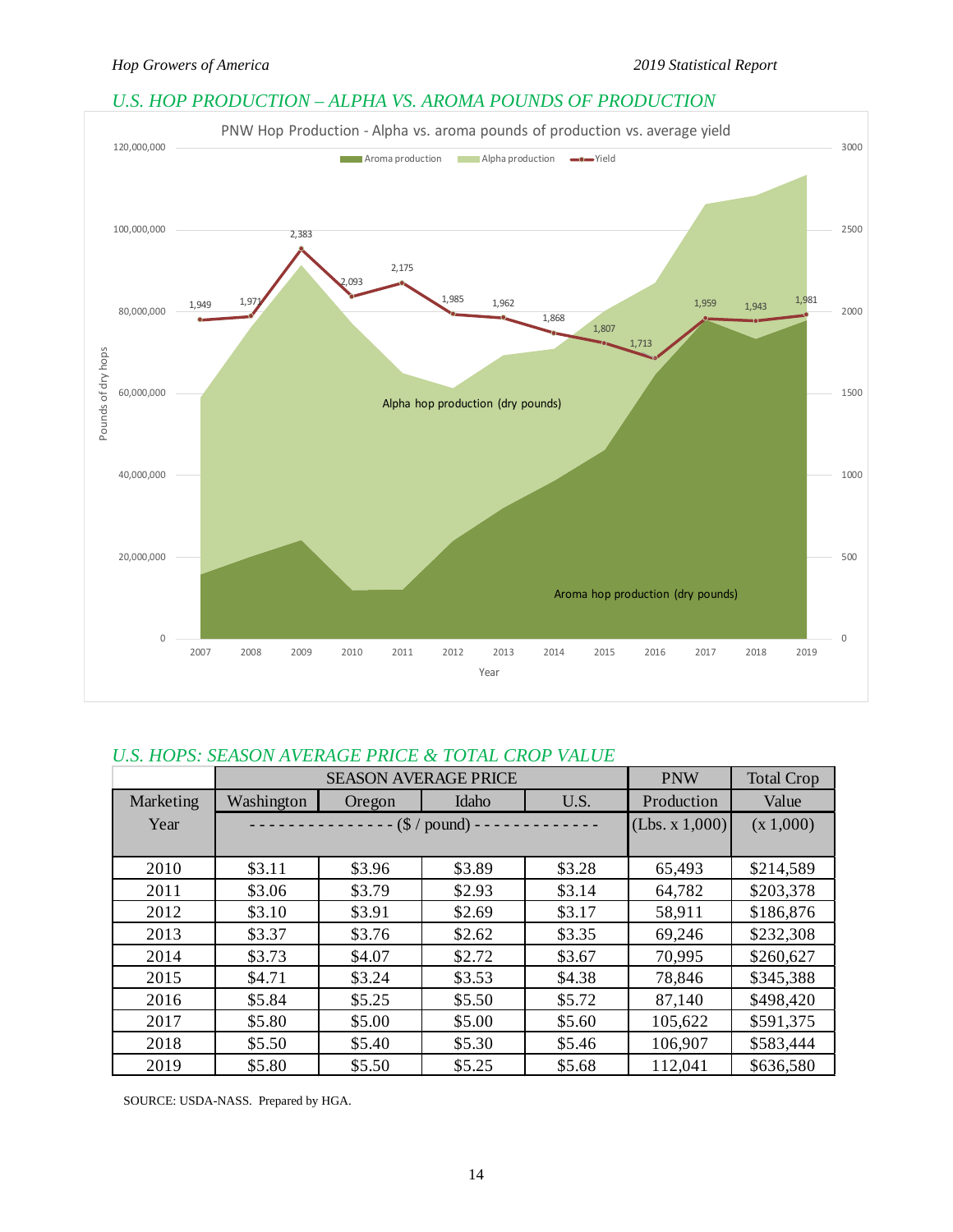## *U.S. HOPS STOCKS*

## **Hop Stocks - United States**



SOURCE: USDA-NASS. Due to Federal funding cuts the September 2012 Hop Stocks survey was not conducted. All data is based in Pacific Northwest totals.



SOURCE: USDA-NASS. Prepared by HGA. Due to Federal funding cuts the September 2012 Hop Stocks survey was not conducted. All data is based on Pacific Northwest totals.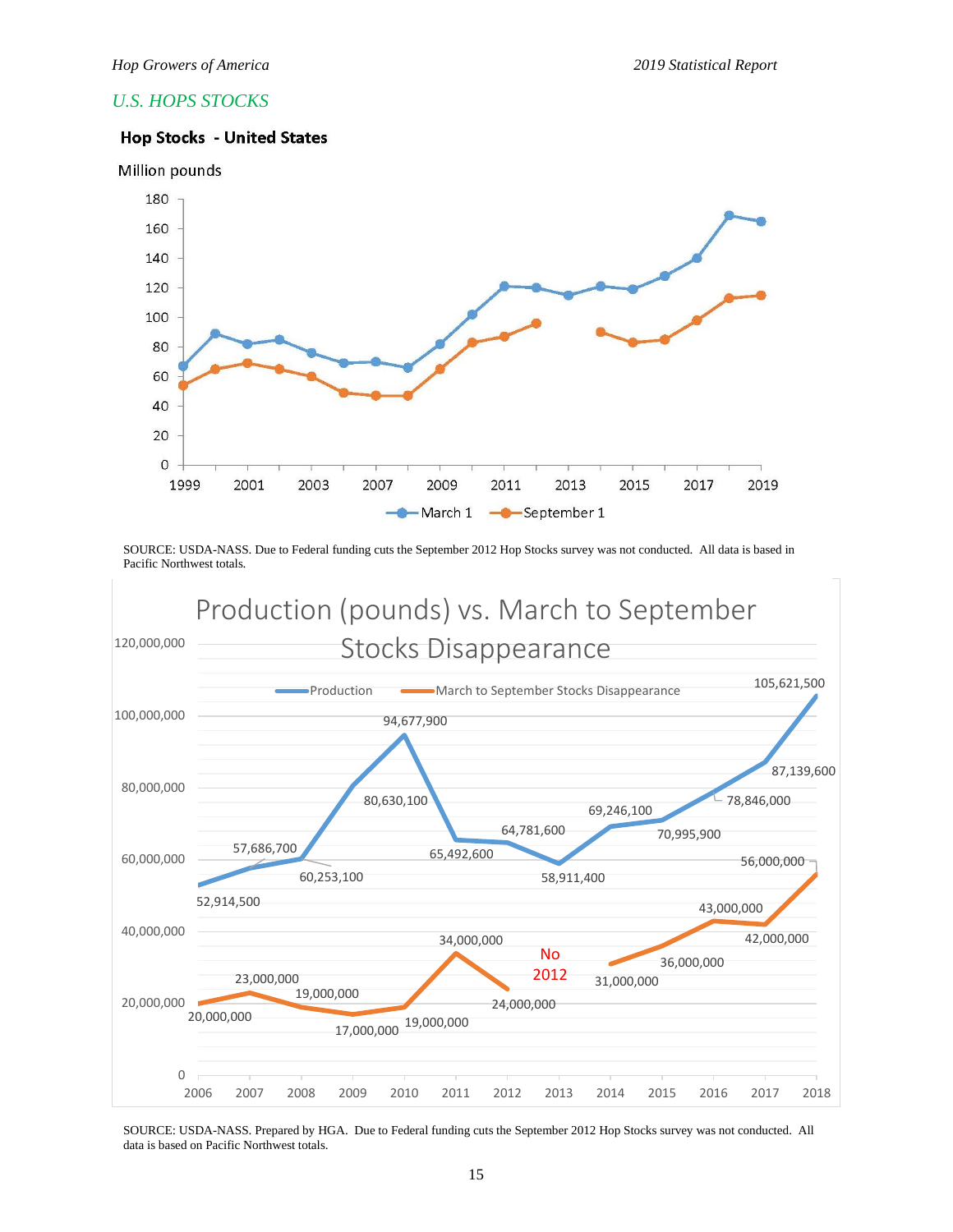## *2019 HOP INSPECTION REPORT*

|             | <b>TABLE 1. Total Number of Bales Inspected</b> |               |              |              |
|-------------|-------------------------------------------------|---------------|--------------|--------------|
| <b>YEAR</b> | <b>WASHINGTON</b>                               | <b>OREGON</b> | <b>IDAHO</b> | <b>TOTAL</b> |
| 2015        | 284,461                                         | 47,202        | 42,301       | 373,964      |
| 2016        | 329,539                                         | 59,641        | 47,123       | 436,303      |
| 2017        | 397,491                                         | 61,652        | 66,328       | 525,471      |
| 2018        | 397,027                                         | 63,359        | 78,432       | 538,818      |
| 2019        | 413,742                                         | 72,551        | 84,400       | 570,693      |

## TABLE 2. Number of Bales in Each Leaf & Stem Category – 2019

|             | 0%      | 1%      | 2%     | 3%    | 4%  | 5%  | 6%    | 7% | <b>TOTAL</b> | <b>AVERAGE</b> |
|-------------|---------|---------|--------|-------|-----|-----|-------|----|--------------|----------------|
| WA          | 309,974 | 90,875  | 11,414 | 1,135 | 177 | 167 |       |    | 413,742      | 0.29%          |
| 0R          | 46,499  | 24,196  | 1,479  | 377   |     |     |       |    | 72,551       | 0.39%          |
| $\mathbb D$ | 60,369  | 18,924  | 3,411  | 1,196 | 314 |     | 186   |    | 84,400       | 0.38%          |
| Total       | 416,842 | 133,995 | 16,304 | 2,708 | 847 | 277 |       |    | 564,725      | 0.37%          |
| % of Total  | 69%     | 27%     | 4%     | 1%    | 0%  | 0%  | $0\%$ | 0% | 100%         |                |

| TABLE 3. Number of Bales in Each Seed Category – 2019 |         |         |        |        |        |        |       |          |              |                |
|-------------------------------------------------------|---------|---------|--------|--------|--------|--------|-------|----------|--------------|----------------|
|                                                       | $0\%$   | 1%      | 2%     | 3%     | 4%     | 5%     | 6%    | $7 + \%$ | <b>TOTAL</b> | <b>AVERAGE</b> |
| WA                                                    | 201,026 | 79,661  | 54,080 | 31,154 | 23,750 | 11,289 | 4,937 | 7,845    | 413,742      | 1.25%          |
| <b>OR</b>                                             | 25,158  | 20,333  | 9,613  | 3,936  | 2,854  | 4,867  | .524  | 4,266    | 72,551       | 1.81%          |
| ID                                                    | 64,160  | 10,959  | 5,830  | 1,667  | 977    | 387    | 420   |          | 84,400       | 0.43%          |
| Total                                                 | 290,344 | 110,953 | 69,523 | 36,757 | 27,581 | 16,543 | 6,881 | 12,111   | 570,693      | 1.19%          |
| % of Total                                            | 51%     | 19%     | 12%    | 6%     | 5%     | 3%     | 1%    | 2%       | 100%         |                |

SOURCE: State Hop Inspection Labs. Prepared by HGA.

# *U.S. HOP LEAF. STEM & SEED CONTENT PERCENTAGE (10 YEARS)*

|      | <b>WASHINGTON</b> | <b>OREGON</b> | <b>IDAHO</b> | <b>U.S. AVERAGE %</b> |         |
|------|-------------------|---------------|--------------|-----------------------|---------|
| Year | Leaf & Stem       | Leaf & Stem   | Leaf & Stem  | Leaf & Stem           | Seed    |
|      |                   |               |              |                       | Content |
| 2011 | 0.14              | 0.09          | 0.02         | 0.12                  | 1.34    |
| 2012 | 0.33              | 0.16          | 0.05         | 0.29                  | 0.66    |
| 2013 | 0.28              | 0.34          | 0.23         | 0.28                  | 0.68    |
| 2014 | 0.32              | 0.18          | 0.09/1.11    | 0.30                  | 0.64    |
| 2015 | 0.42              | 0.51          | 0.32         | 0.42                  | 0.78    |
| 2016 | 0.33              | 0.31          | 0.19         | 0.31                  | 1.31    |
| 2017 | 0.26              | 0.50          | 0.46         | 0.32                  | 0.87    |
| 2017 | 0.26              | 0.50          | 0.46         | 0.32                  | 0.87    |
| 2018 | 0.37              | 0.16          | 0.78         | 0.41                  | 0.48    |
| 2019 | 0.29              | 0.39          | 0.38         | 0.37                  | 1.19    |

SOURCE: State Hop Inspection Labs. Prepared by HGA.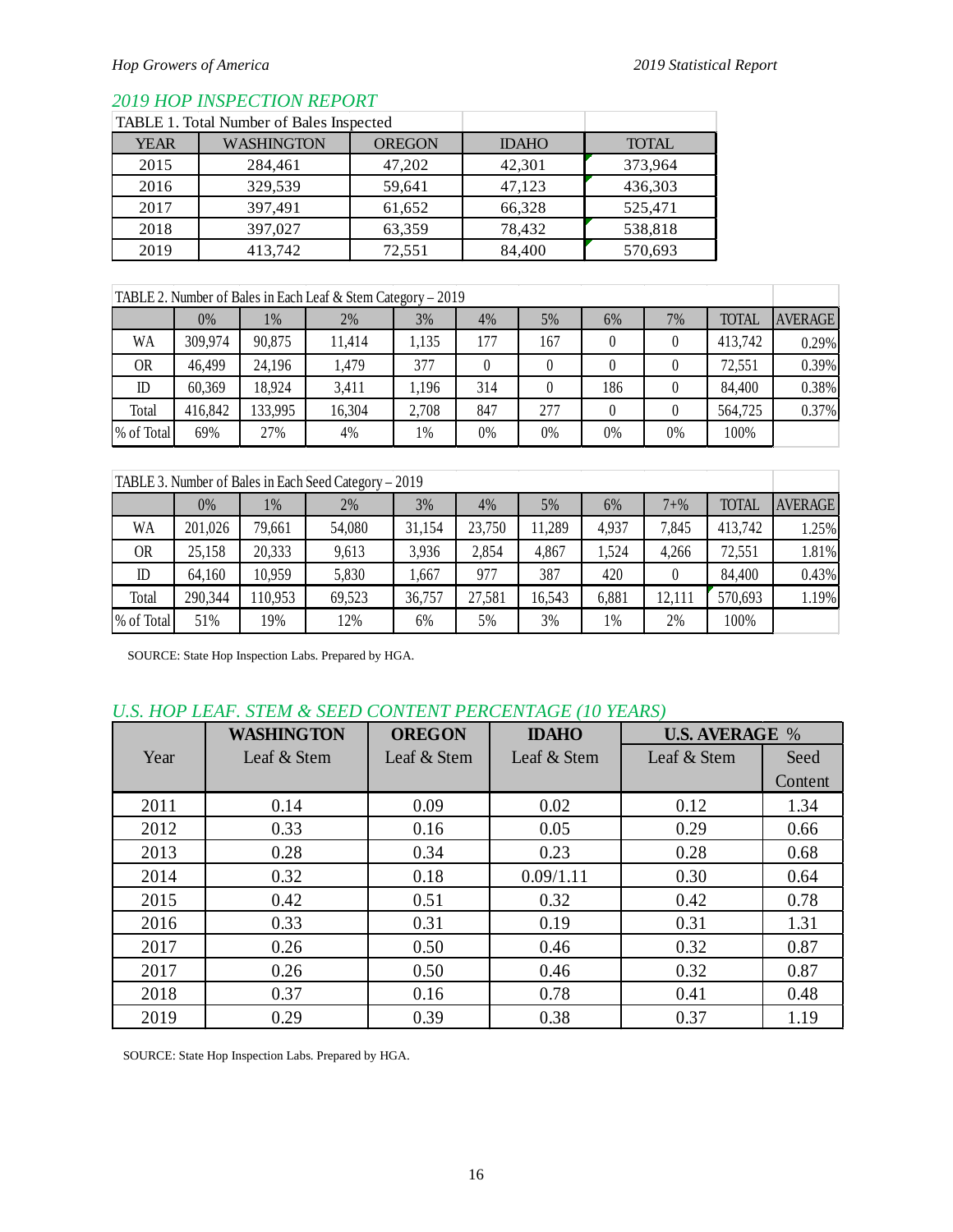# *2019 US-GROWN HOP VARIETY CODES (INTERNATIONALLY HARMONIZED)*

| <b>Brand/Variety</b>                  | Code            | <b>Brand/Variety</b>                                        | Code       |
|---------------------------------------|-----------------|-------------------------------------------------------------|------------|
| Ahtanum® Brand YCR 1                  | AHT             | Medusa™                                                     | MED        |
| Alpharoma                             | AAA             | Meridian                                                    | MER        |
| Amarillo <sup>®</sup> , VGXP01        | VG1             | Millennium                                                  | MLM        |
| Apollo™                               | <b>APO</b>      | Mosaic <sup>®</sup> Brand HBC 369                           | <b>MOS</b> |
| Aquila                                | AQU             | Mt. Hood                                                    | MTH        |
| Azacca <sup>®</sup> , ADHA-483        | <b>AZA</b>      | Mt. Rainier                                                 | MTR        |
| Banner                                | BAN             | Newport                                                     | <b>NWP</b> |
| <b>Belma</b>                          | <b>BEL</b>      | Northern Brewer                                             | <b>NBR</b> |
| <b>Bitter Gold</b>                    | <b>BIG</b>      | Nugget                                                      | <b>NUG</b> |
| Bravo™                                | BRO             | Olympic                                                     | OLC        |
| <b>Brewers Gold</b>                   | <b>BGO</b>      | Other                                                       | OTH        |
| BRU-1                                 | BR <sub>1</sub> | Pahto <sup>™</sup> Brand HBC 682                            | PAH        |
| <b>Bullion</b>                        | <b>BUL</b>      | Palisade <sup>®</sup> Brand YCR 4                           | PAL        |
| Calypso™                              | CPO             | Pekko <sup>®</sup> , ADHA-871                               | <b>PEK</b> |
| Cascade                               | CAS             | Perle                                                       | <b>PER</b> |
| Cashmere                              | <b>CMR</b>      | <b>Saaz</b>                                                 | SAZ        |
| Centennial                            | <b>CEN</b>      | Sabro™ Brand HBC 438                                        | <b>SAB</b> |
| Chelan                                | <b>CHE</b>      | Santiam                                                     | <b>SNT</b> |
| Chinook                               | CHI             | Satus <sup>®</sup> , YCR 7                                  | <b>SAT</b> |
| Citra <sup>®</sup> Brand HBC 394      | <b>CIT</b>      | Serebrianka                                                 | <b>SEK</b> |
| Cluster                               | <b>CLU</b>      | Simcoe <sup>®</sup> Brand YCR 14                            | <b>SIM</b> |
| Columbia                              | <b>CBA</b>      | Sonnet <sup>™</sup>                                         | SON        |
| Columbus                              | <b>CBS</b>      | Sorachi Ace                                                 | <b>SOR</b> |
| Comet                                 | <b>COM</b>      | Spalter                                                     | <b>SPA</b> |
| Crystal                               | <b>CRY</b>      | Sterling                                                    | STR        |
| $Delta^{\text{TM}}$                   | DEL             | Strata <sup>™</sup> , OR91331                               | <b>STT</b> |
| Ekuanot <sup>®</sup> Brand HBC 366    | EKU             | <b>Strissel Spalt</b>                                       | <b>FSP</b> |
| El Dorado <sup>®</sup>                | <b>ELD</b>      | Summit™                                                     | <b>SUM</b> |
| Eroica                                | ERO             | Sultana <sup>™</sup> (06277, formerly Denali <sup>™</sup> ) | SUL        |
| Eureka!™                              | <b>EUE</b>      | Super Galena <sup>™</sup>                                   | <b>SGA</b> |
| Experimental                          | <b>EXP</b>      | Tahoma                                                      | TAH        |
| Fuggle                                | <b>FUG</b>      | Talisman                                                    | <b>TLN</b> |
| Galena                                | GAL             | Teamaker                                                    | <b>TMK</b> |
| Glacier                               | GLC             | Tettnanger                                                  | <b>TET</b> |
| Golding                               | GOL             | Tillicum                                                    | TIL        |
| <b>Hallertauer Mittelfruher</b>       | <b>HAL</b>      | Tomahawk®, F10                                              | <b>TOM</b> |
| Hallertauer Magnum                    | HMG             | Topaz                                                       | <b>TOP</b> |
| Horizon                               | <b>HOR</b>      | TriplePearl                                                 | <b>TRP</b> |
| Idaho7™                               | ID7             | Triumph                                                     | <b>TRI</b> |
| Idaho Gem™                            | IDG             | Ultra                                                       | <b>ULT</b> |
| Jarry <u>lo<sup>®</sup>, ADHA-881</u> | <b>JAR</b>      | Vanguard                                                    | <b>VAN</b> |
| Lemondrop™                            | LDP             | Warrior <sup>®</sup> Brand YCR 5                            | <b>WAR</b> |
| Liberty                               | LIB             | Willamette                                                  | <b>WIL</b> |
| Loral <sup>®</sup> Brand HBC 291      | LOR             | Yakima Gold                                                 | <b>YKG</b> |
| Lotus <sup>TM</sup>                   | LOT             | Zappa™                                                      | ZAP        |
|                                       |                 | Zeus                                                        | ZEU        |

Hop variety codes are internationally harmonized through a collaborative effort managed by the International Hop Growers Convention (IHGC) Scientific Commission.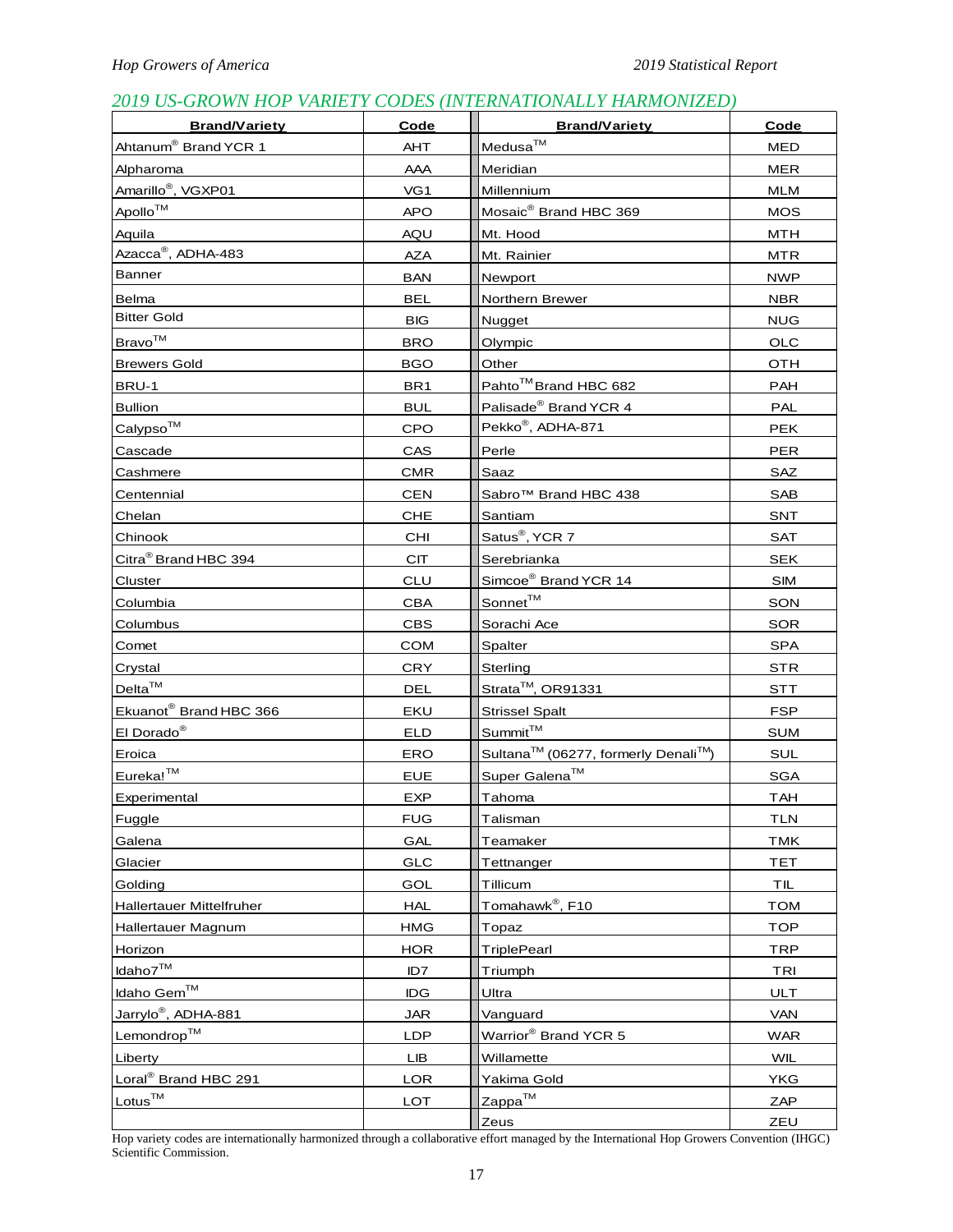## *IHGC AROMA ACREAGE (FIVE YEARS)*

| <b>COUNTRY</b>    |          | AROMA ACREAGE (IN ACRES) |        |        |          |             |  |  |  |  |  |
|-------------------|----------|--------------------------|--------|--------|----------|-------------|--|--|--|--|--|
|                   | 2015     | 2016                     | 2017   | 2018   | 2019     | $% +/-$     |  |  |  |  |  |
| Argentina         |          |                          | 235    | 247    | 247      | 0.00%       |  |  |  |  |  |
| Australia         | 217      | 247                      | 1,102  | 1,184  | 1,176    | $-0.63%$    |  |  |  |  |  |
| Austria           | 462      | 462                      | 460    | 470    | 479      | 2.11%       |  |  |  |  |  |
| Belgium           | 205      | 220                      | 282    | 311    | 306      | $-1.59%$    |  |  |  |  |  |
| Canada            |          |                          | 541    | 541    | 541      |             |  |  |  |  |  |
| China             | 618      | 494                      | 988    | 988    | 988      | 0.00%       |  |  |  |  |  |
| Czech Rep.        | 10,253   | 10,826                   | 11,325 | 11,562 | 11,629   | 0.58%       |  |  |  |  |  |
| France            | 899      | 941                      | 991    | 1,048  | 1,087    | 3.77%       |  |  |  |  |  |
| Germany           | 23,908   | 24,867                   | 25,927 | 26,742 | 26,836   | 0.35%       |  |  |  |  |  |
| Japan             |          |                          | 148    | 148    | 131      |             |  |  |  |  |  |
| New Zealand       | 811      | 877                      | 917    | 917    | 1,478    | 61.19%      |  |  |  |  |  |
| Poland            | 1,391    | 1,530                    | 1,537  | 1,628  | 1,596    | $-1.97%$    |  |  |  |  |  |
| Romania           | 156      | 168                      | 180    | 180    | 185      | 2.74%       |  |  |  |  |  |
| Russia            | 208      | 208                      | 544    | 544    | 415      | $-23.64%$   |  |  |  |  |  |
| Serbia            | 84       | 84                       | 84     | 84     | $\Omega$ | $-100.00\%$ |  |  |  |  |  |
| Slovakia          | 339      | 339                      | 339    | 339    | 319      | $-5.84%$    |  |  |  |  |  |
| Slovenia          | 2,973    | 3,242                    | 3,442  | 3,771  | 3,707    | $-1.70%$    |  |  |  |  |  |
| South Africa      | O        | $\Omega$                 | 84     | 180    | 180      | 0.00%       |  |  |  |  |  |
| Spain             | $\Omega$ | $\Omega$                 | O      | O      | $\Omega$ | 0.00%       |  |  |  |  |  |
| Ukraine           | 764      | 764                      | 764    | 764    | 764      | 0.00%       |  |  |  |  |  |
| UK - England      | 1,690    | 1,693                    | 2,390  | 2,387  | 1,945    | $-18.53%$   |  |  |  |  |  |
| <b>USA</b>        | 33,738   | 43,000                   | 43,904 | 42,639 | 44,425   | 4.19%       |  |  |  |  |  |
| <b>IHGC</b> Total | 78,714   | 89,960                   | 96,183 | 96,675 | 98,436   | 1.82%       |  |  |  |  |  |

SOURCE: IHGC Economic Commission November report. US hop acreage is updated to reflect the USDA-NASS 2019 National Hop Report, released in December 2019. Numbers may not total exactly due to rounding and standard/metric conversions.

## *IHGC ALPHA ACREAGE (FIVE YEARS)*

| <b>COUNTRY</b>    |        |          | ALPHA ACREAGE (IN ACRES) |          |        | 2018-19    |
|-------------------|--------|----------|--------------------------|----------|--------|------------|
|                   | 2015   | 2016     | 2017                     | 2018     | 2019   | $% +/-$    |
| Argentina         |        |          | 161                      | 148      | 148    | 0.00%      |
| Australia         | 988    | 1,100    | 247                      | 376      | 435    | 15.79%     |
| Austria           | 143    | 143      | 143                      | 143      | 143    | $0.00\%$   |
| Belgium           | 161    | 148      | 133                      | 133      | 143    | 7.41%      |
| Canada            |        |          | 494                      | 494      | 494    | 0.00%      |
| China             | 5,066  | 4,448    | 5,642                    | 5,642    | 5,642  | $0.00\%$   |
| Czech Rep.        | 106    | 114      | 114                      | 111      | 121    | 8.89%      |
| France            | 121    | 82       | 89                       | 96       | 64     | $-33.33%$  |
| Germany           | 17,345 | 17,925   | 18,716                   | 20,918   | 22,025 | 5.29%      |
| Japan             |        |          | 148                      | 148      | 131    | $-11.67\%$ |
| New Zealand       | 148    | 141      | 175                      | 175      | 358    | 104.23%    |
| Poland            | 1,940  | 2,039    | 2,093                    | 2,268    | 2,511  | 10.68%     |
| Romania           | 462    | 474      | 474                      | 487      | 457    | $-6.09%$   |
| Russia            | 133    | 133      | 494                      | 494      | 183    | $-63.00\%$ |
| Serbia            | 82     | 82       | 82                       | 82       | 20     | $-75.76%$  |
| Slovakia          | 0      | $\Omega$ | 0                        | $\Omega$ | 0      | 0.00%      |
| Slovenia          | 62     | 57       | 52                       | 52       | 52     | 0.00%      |
| South Africa      | 1,038  | 1,038    | 964                      | 875      | 875    | 0.00%      |
| Spain             | 1,320  | 1,325    | 1,327                    | 1,327    | 1,322  | $-0.37%$   |
| Ukraine           | 148    | 148      | 148                      | 148      | 148    | 0.00%      |
| UK - England      | 519    | 519      | 0                        | 418      | 423    | 1.18%      |
| <b>USA</b>        | 11,500 | 9,981    | 11,777                   | 14,829   | 14,505 | $-2.18%$   |
| <b>IHGC</b> Total | 41,282 | 39,896   | 43,474                   | 49,365   | 50,200 | 1.69%      |

SOURCE: IHGC Economic Commission November report. US hop acreage is updated to reflect the USDA-NASS 2019 National Hop Report., released in December 2019. Numbers may not total exactly due to rounding and standard/metric conversions.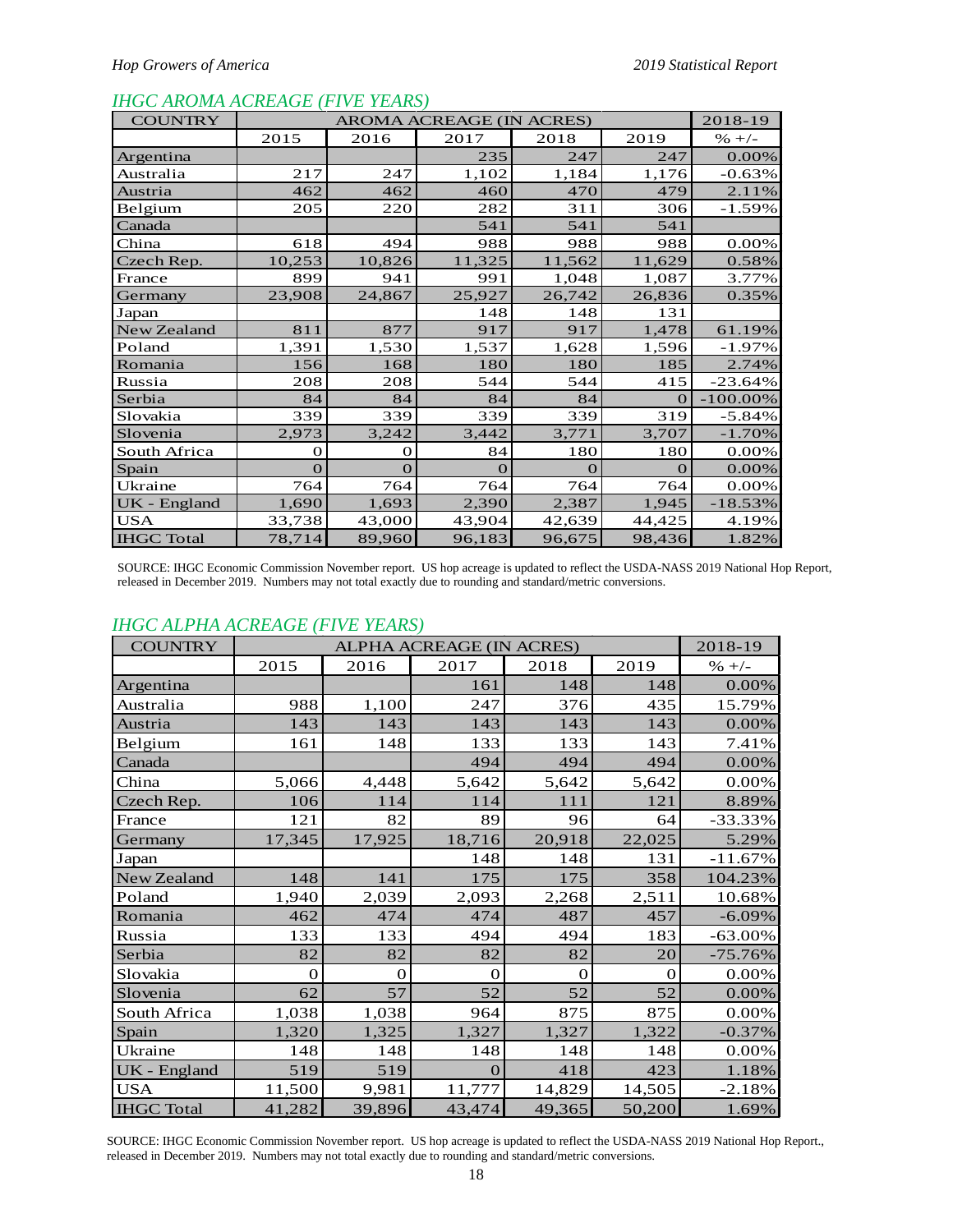#### *IHGC TOTAL ACREAGE (FIVE YEARS)*

| <b>COUNTRY</b>    |         |         | 2018-19 |         |         |           |
|-------------------|---------|---------|---------|---------|---------|-----------|
|                   | 2015    | 2016    | 2017    | 2018    | 2019    | $% +/-$   |
| Argentina         |         |         | 395     | 395     | 395     | 0.00%     |
| Australia         | 1,206   | 1,349   | 1,559   | 1,611   | 1,730   | 7.36%     |
| Austria           | 605     | 615     | 618     | 623     | 623     | 0.05%     |
| Belgium           | 366     | 368     | 445     | 452     | 450     | $-0.55%$  |
| Canada            |         |         | 1,035   | 1,035   | 1,035   | $0.00\%$  |
| China             | 5,684   | 4,942   | 6,630   | 6,630   | 6,630   | $0.00\%$  |
| Czech Rep.        | 10,359  | 11,800  | 12,220  | 12,405  | 12,363  | $-0.34%$  |
| France            | 1,021   | 1,134   | 1,189   | 1,226   | 1,248   | 1.81%     |
| Germany           | 41,253  | 45,958  | 48,293  | 49,778  | 50,452  | 1.36%     |
| Japan             |         |         | 297     | 297     | 262     | $-11.67%$ |
| New Zealand       | 959     | 1,018   | 1,092   | 1,312   | 1,836   | 39.92%    |
| Poland            | 3,329   | 3,645   | 3,894   | 3,894   | 4,156   | 6.73%     |
| Romania           | 618     | 667     | 667     | 684     | 650     | $-5.05%$  |
| Russia            | 341     | 1,038   | 1,161   | 1,161   | 628     | -45.96%   |
| Serbia            | 166     | 195     | 195     | 195     | 20      | $-89.87%$ |
| Slovakia          | 339     | 339     | 339     | 339     | 329     | $-2.92%$  |
| Slovenia          | 3,035   | 3,667   | 3,929   | 4,119   | 3,944   | $-4.26%$  |
| South Africa      | 1,038   | 1,021   | 1,048   | 1,055   | 1,055   | $0.00\%$  |
| Spain             | 1,320   | 1,325   | 1,327   | 1,327   | 1,322   | $-0.37%$  |
| Ukraine           | 912     | 912     | 912     | 912     | 912     | 0.00%     |
| UK - England      | 2,209   | 2,271   | 2,390   | 2,387   | 2,367   | $-0.83%$  |
| <b>USA</b>        | 45,238  | 52,963  | 55,681  | 57,468  | 58,930  | 2.54%     |
| <b>IHGC</b> Total | 119,994 | 135,226 | 145,316 | 149,306 | 151,337 | 1.36%     |

SOURCE: IHGC Economic Commission November report. US hop acreage is updated to reflect the USDA-NASS 2019 National Hop Report., released in December 2019. IHGC Total Acreage includes baby acreage (not included in separate aroma and alpha tables). Numbers may not total exactly due to rounding and standard/metric conversions.

## *IHGC HOP ACREAGE AND PRODUCTION 2019*

|                   | <u>HIUC HUI ACKLAUL AND FRODUCTION 2019</u> |                          |                |              |                |              |                              |                |  |  |  |  |  |
|-------------------|---------------------------------------------|--------------------------|----------------|--------------|----------------|--------------|------------------------------|----------------|--|--|--|--|--|
|                   |                                             | 2019 HOP ACREAGE (acres) |                |              |                |              | 2019 HOP PRODUCTION (pounds) |                |  |  |  |  |  |
| <b>COUNTRY</b>    | <b>AROMA</b>                                | <b>ALPHA</b>             | <b>NEW</b>     | <b>TOTAL</b> | <b>AROMA</b>   | <b>ALPHA</b> | <b>TOTAL</b>                 | Alpha MT.      |  |  |  |  |  |
| Argentina         | 247                                         | 148                      | $\Omega$       | 395          | 220,460        | 110,230      | 330,690                      | 10             |  |  |  |  |  |
| Australia         | 1,176                                       | 435                      | 119            | 1,730        | 3,053,371      | 573,196      | 3,626,567                    | 217            |  |  |  |  |  |
| Austria           | 479                                         | 143                      | $\theta$       | 623          | 811,293        | 273,370      | 1,084,663                    | 38             |  |  |  |  |  |
| Belgium           | 306                                         | 143                      | $\overline{0}$ | 450          | 379,191        | 273,370      | 652,562                      | 25             |  |  |  |  |  |
| Canada            | 541                                         | 494                      | $\overline{0}$ | 1,035        | 725,313        | 661,380      | 1,386,693                    | 63             |  |  |  |  |  |
| China             | 988                                         | 5,642                    | $\theta$       | 6,630        | 1,199,302      | 14,329,900   | 15,529,202                   | 600            |  |  |  |  |  |
| Czech Rep.        | 11,629                                      | 121                      | 613            | 12,363       | 14,925,142     | 286,598      | 15,211,740                   | 292            |  |  |  |  |  |
| France            | 1,087                                       | 64                       | 96             | 1,248        | 1,604,949      | 207,232      | 1,812,181                    | 24             |  |  |  |  |  |
| Germany           | 26,836                                      | 22,025                   | 1,591          | 50,452       | 49,603,500     | 57,099,140   | 106,702,640                  | 4,950          |  |  |  |  |  |
| Japan             | 131                                         | 131                      | $\Omega$       | 262          | 180,777        | 264,552      | 445,329                      | 25             |  |  |  |  |  |
| New Zealand       | 1,478                                       | 358                      | $\Omega$       | 1,836        | 1,719,588      | 526,899      | 2,246,487                    | 100            |  |  |  |  |  |
| Poland            | 1,596                                       | 2,511                    | 49             | 4,156        | 2,204,600      | 4,188,740    | 6,393,340                    | 244            |  |  |  |  |  |
| Romania           | 185                                         | 457                      | 7              | 650          | 198,414        | 231,483      | 429,897                      | 20             |  |  |  |  |  |
| Russia            | 415                                         | 183                      | 30             | 628          | 440,920        | 330,690      | 771,610                      | 20             |  |  |  |  |  |
| Serbia            | 0                                           | 20                       | $\Omega$       | 20           | $\theta$       | 35,274       | 35,274                       | $\overline{2}$ |  |  |  |  |  |
| Slovakia          | 319                                         | $\Omega$                 | 10             | 329          | 238,097        |              | 238,097                      | 5              |  |  |  |  |  |
| Slovenia          | 3,707                                       | 52                       | 185            | 3,944        | 5,515,909      | 154,322      | 5,670,231                    | 131            |  |  |  |  |  |
| South Africa      | 180                                         | 875                      | $\overline{0}$ | 1,055        | 169,754        | 1,492,514    | 1,662,268                    | 75             |  |  |  |  |  |
| Spain             | 0                                           | 1,322                    | $\overline{0}$ | 1,322        | $\overline{0}$ | 1,829,818    | 1,829,818                    | 94             |  |  |  |  |  |
| Ukraine           | 764                                         | 148                      | $\overline{0}$ | 912          | 881,840        | 176,368      | 1,058,208                    | 30             |  |  |  |  |  |
| UK - England      | 1,945                                       | 423                      | $\overline{0}$ | 2,367        | 2,982,824      | 756,178      | 3,739,002                    | 120            |  |  |  |  |  |
| <b>USA</b>        | 44,425                                      | 14,505                   | $\overline{0}$ | 58,930       | 77,418,720     | 35,622,480   | 113,041,200                  | 5,755          |  |  |  |  |  |
| <b>IHGC</b> Total | 98,436                                      | 50,200                   | 2,701          | 151,337      | 164,473,965    | 119,423,735  | 283,897,700                  | 12,840         |  |  |  |  |  |

SOURCE: IHGC Economic Commission November report. US hop acreage and production are updated to reflect the USDA-NASS 2019 National Hop Report., released in December 2019. IHGC Total Acreage includes baby acreage (not included in separate aroma and alpha tables). Numbers may not total exactly due to rounding and standard/metric conversions. US and German alpha MT were updated from IHGC November Report to reflect international hop merchant estimates.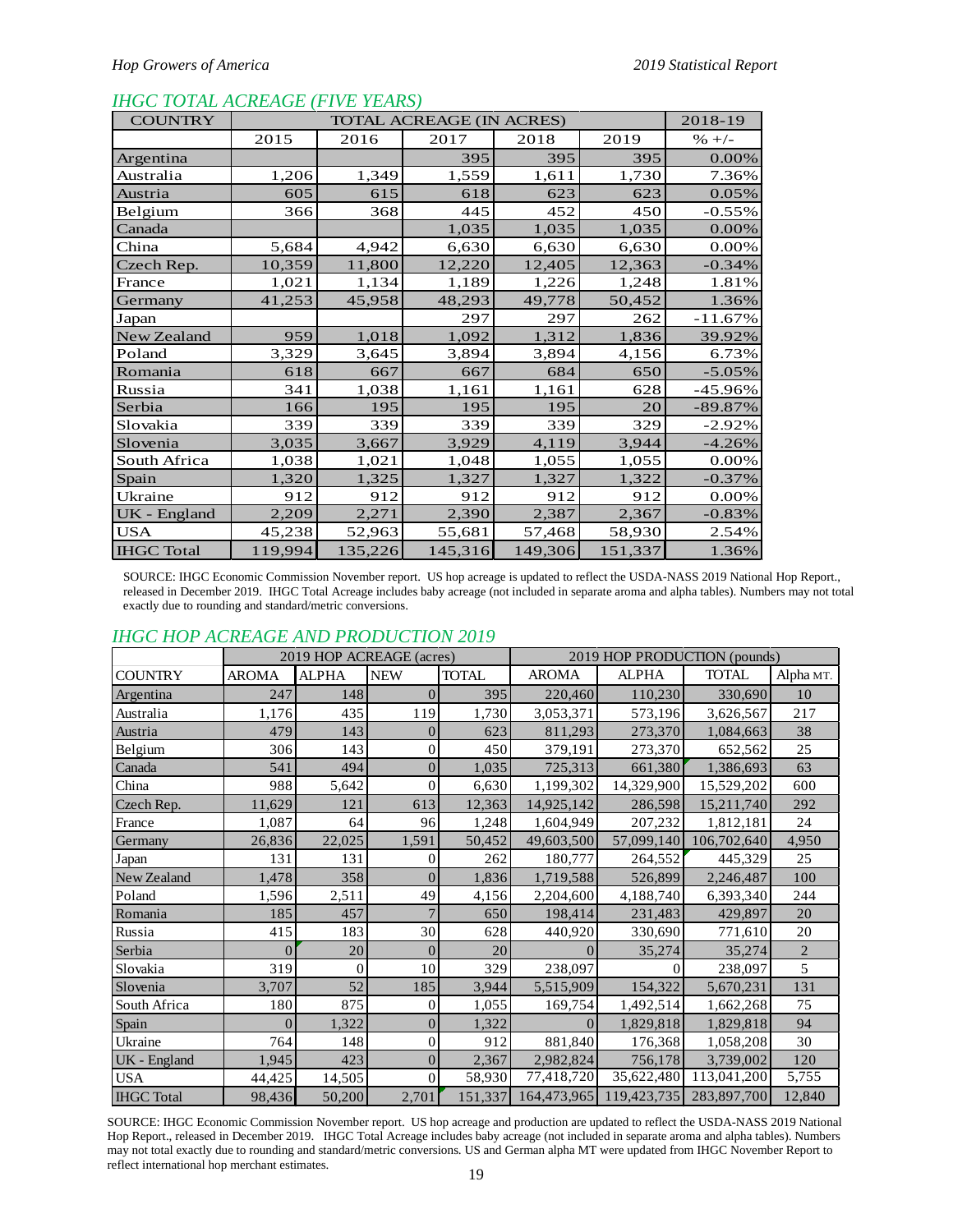|             |           |                | UNITED STATES |            |           | <b>GERMANY</b> |                |            |
|-------------|-----------|----------------|---------------|------------|-----------|----------------|----------------|------------|
| <b>YEAR</b> | Pounds of | <b>MT</b> Hops | MT Alpha      | Avg. Alpha | Pounds of | <b>MT</b> Hops | MT Alpha       | Avg. Alpha |
|             | Hops      | <b>EBC</b> 7.4 |               | $\% *$     | Hops      |                | <b>EBC</b> 7.4 | $\% *$     |
|             | (x 1,000) | $MT=2204.6$ lb |               |            | (x 1,000) |                |                |            |
| 2010        | 64.954    | 29.463         | 3,517         | 11.9%      | 75,177    | 34,100         | 3,600          | 10.6%      |
| 2011        | 64.992    | 29,480         | 4,308         | 14.6%      | 82,673    | 37,500         | 4,400          | 11.7%      |
| 2012        | 61,249    | 27,782         | 3,500         | 12.6%      | 76,059    | 34,500         | 3,850          | 11.2%      |
| 2013        | 69,246    | 31,410         | 3,680         | 11.7%      | 60,746    | 27,554         | 2,680          | 9.7%       |
| 2014        | 70,996    | 32,204         | 3,541         | 11.0%      | 74,956    | 38,500         | 4,104          | 10.7%      |
| 2015        | 80,351    | 36,447         | 3,856         | 10.6%      | 62,170    | 28,200         | 2,700          | 9.6%       |
| 2016        | 88,640    | 40,207         | 4,082         | 10.2%      | 94,304    | 42,776         | 4,501          | 10.5%      |
| 2017        | 107,497   | 48.760         | 5,300         | 11.0%      | 91,614    | 41,556         | 4,047          | 9.7%       |
| 2018        | 108,407   | 49.173         | 5,277         | 10.7%      | 92,139    | 41.794         | 3.828          | 9.2%       |
| 2019        | 113.041   | 51,275         | 5,755         | 11.2%      | 106.703   | 48,400         | 4,950          | 10.2%      |

# *U.S. & GERMAN ALPHA ACID PRODUCTION (10 YEARS)*

US figures include an estimate for non-PNW states, added to the Pacific Northwest production estimated by US hop merchant sources, based on EBC 7.4 method of analysis. Conversion factor of 90% is used to convert Spectro to EBC 7.4. German estimated alpha figure was also provided by hop merchant contacts.

## *WORLD ALPHA PRODUCTION & DEMAND*



**Crop Year/Brew Year** (\*estimate)

SOURCE: Barth Report. 2018-19. Prepared by HGA.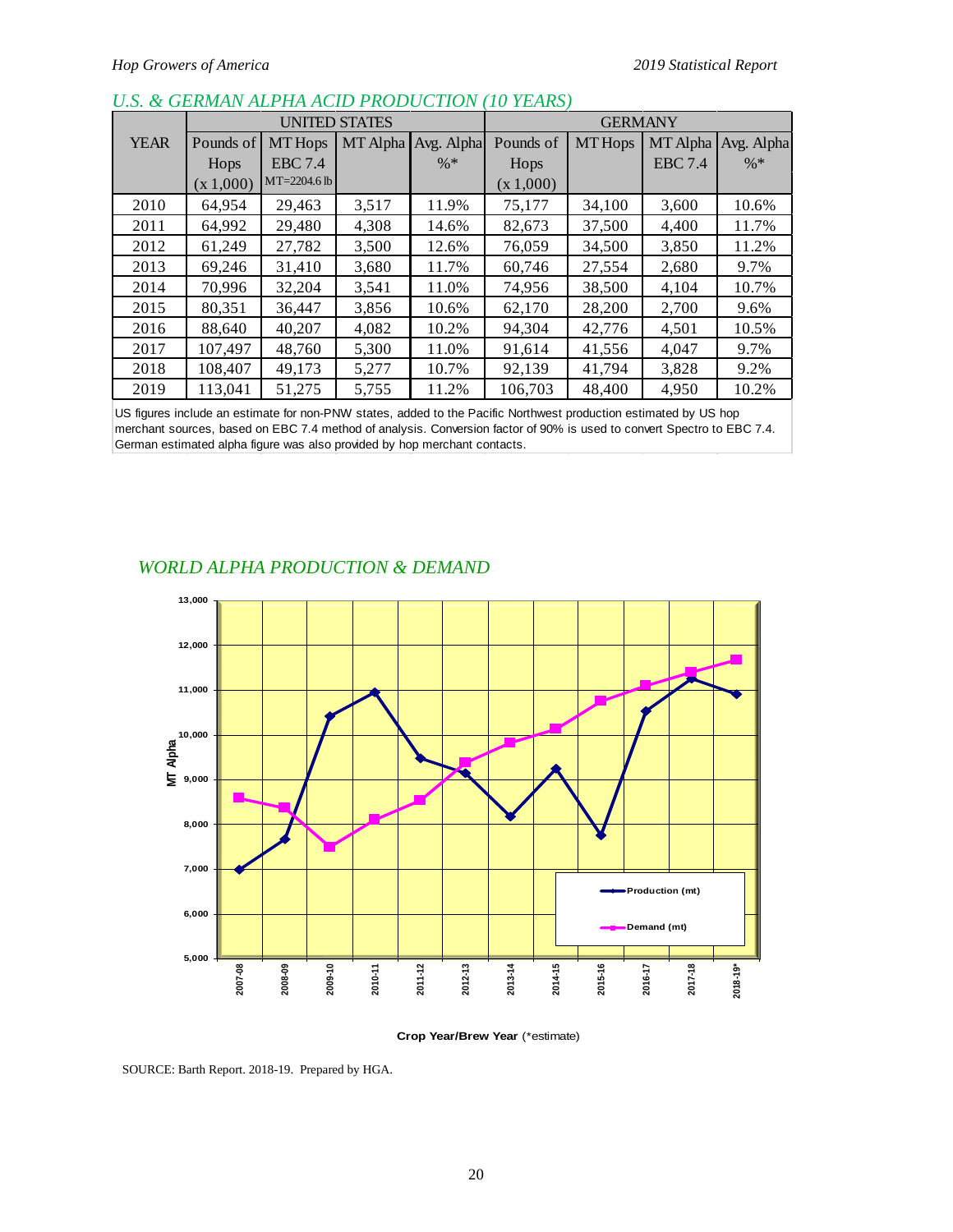## *COMPARISON OF IHGC CROPS 2005-2019*

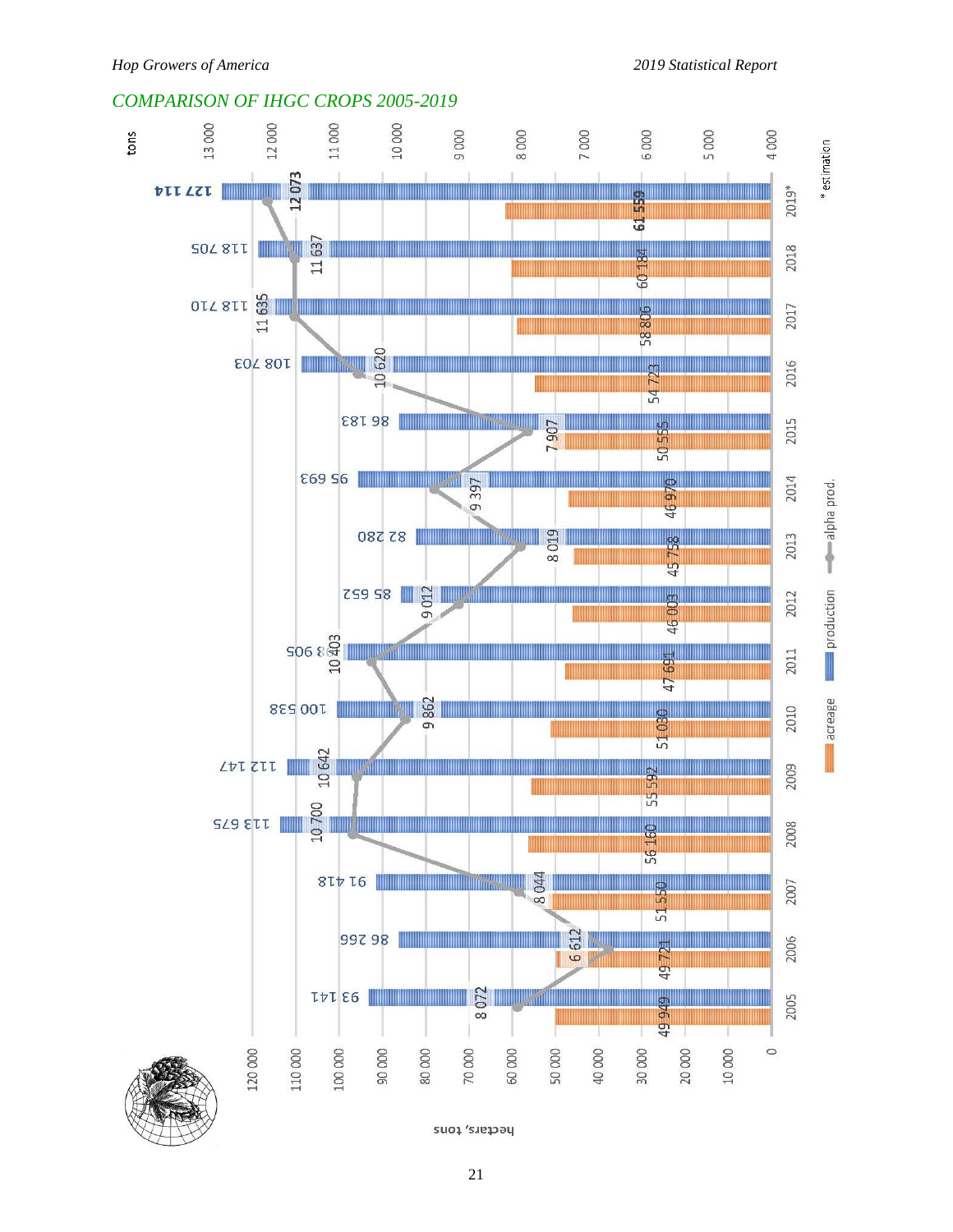

# *COMPOSITION OF WORLD HOP ACREAGE - 1992 VERSUS 2019*

SOURCE: IHGC November Report and USDA NASS December National Hop Report. Prepared by HGA.



# *WORLD'S LARGEST ALPHA PRODUCERS – 2019*

SOURCE: IHGC November Report. Prepared by HGA.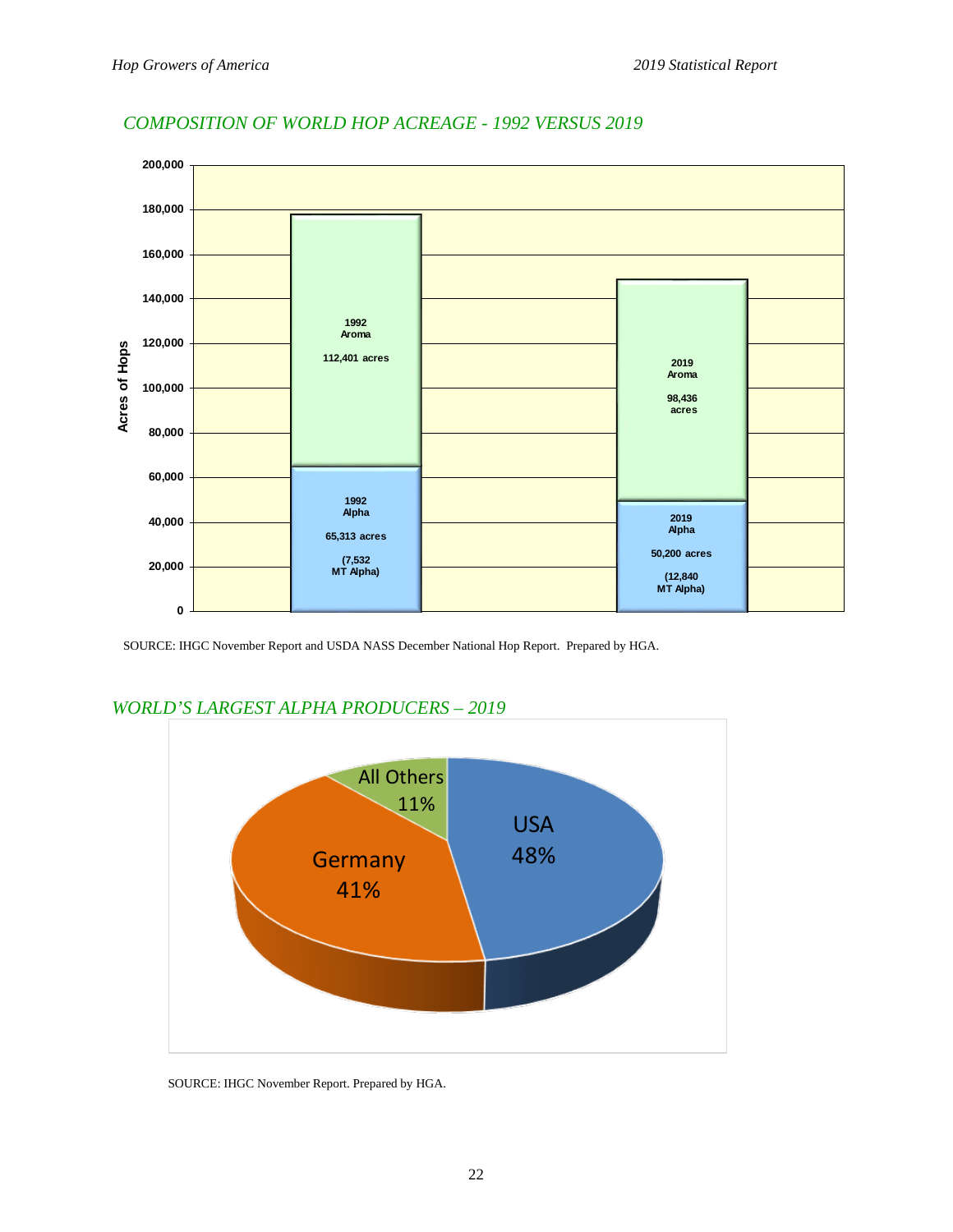## *WORLD HOP ACREAGE & PERCENT SHARE (acres)*

| <b>COUNTRY</b> | 2010   | 2011   | 2012   | 2013   | 2014   | 2015   | 2016   | 2017   | 2018   | 2019   |
|----------------|--------|--------|--------|--------|--------|--------|--------|--------|--------|--------|
| <b>USA</b>     | 31,247 | 28,787 | 29,683 | 35,288 | 38,892 | 45,238 | 52,980 | 55,681 | 57,468 | 58,930 |
|                | 25%    | 25%    | 27%    | 32%    | 34%    | 38%    | 39%    | 38%    | 38%    | 39%    |
| Germany        | 44,749 | 43,818 | 40,887 | 38,895 | 39,782 | 41,253 | 45,958 | 48,293 | 49,778 | 50,452 |
|                | 36%    | 38%    | 37%    | 35%    | 34%    | 34%    | 34%    | 33%    | 33%    | 33%    |
| Czech Rep.     | 12,398 | 10,952 | 10,564 | 10,178 | 10,018 | 10,359 | 11,800 | 12,220 | 12,405 | 12,363 |
|                | 10%    | 10%    | 10%    | 9%     | 9%     | 9%     | 9%     | 8%     | 8%     | 8%     |
| China          | 14,322 | 11,016 | 9,961  | 7,413  | 6,548  | 5,684  | 4,942  | 6,630  | 6,630  | 6,630  |
|                | 11%    | 10%    | 9%     | 7%     | 6%     | 5%     | 4%     | 5%     | 4%     | 4%     |
| UK-England     | 2,669  | 2,750  | 2,597  | 2,597  | 2,291  | 2,209  | 2,212  | 2,390  | 2,387  | 2,367  |
|                | 2%     | 2%     | 2%     | 2%     | 2%     | 2%     | 2%     | 2%     | 2%     | 2%     |
| Europe         | 16,186 | 13,178 | 11,842 | 11,897 | 14,881 | 11,711 | 13,015 | 13,515 | 13,771 | 13,653 |
| (rest)         | 13%    | 12%    | 11%    | 11%    | 13%    | 10%    | 10%    | 9%     | 9%     | 9%     |
| World          | 3,941  | 3,620  | 3,575  | 3,650  | 3,508  | 3,544  | 3,793  | 5,552  | 5,831  | 5,906  |
| (rest)         | 3%     | 3%     | 3%     | 3%     | 3%     | 3%     | 3%     | 4%     | 4%     | 4%     |

Europe (rest): Austria, Belgium, France, Poland, Portugal, Romania, Serbia, Slovakia, Slovenia, Spain, Ukraine.

World (rest): Australia, New Zealand, Russia, South Africa, Argentina, Canada, Japan.

SOURCE: IHGC Economic Commission November 2019 report. US hop acreage updated to reflect USDA-NASS National Hop Report, released in December 20189

| <b>COUNTRY</b>      | 2010    | 2011    | 2012    | 2013    | 2014    | 2015    | 2016    | 2017    | 2018    | 2019    |
|---------------------|---------|---------|---------|---------|---------|---------|---------|---------|---------|---------|
| <b>USA</b>          | 64,954  | 64,992  | 61,316  | 69,343  | 70,997  | 80,203  | 88,616  | 106,240 | 108,407 | 113,041 |
|                     | 29%     | 30%     | 31%     | 39%     | 34%     | 42%     | 37%     | 41%     | 42%     | 40%     |
| Germany             | 75,177  | 82,673  | 76,059  | 60,746  | 84,657  | 62,170  | 94,136  | 91,614  | 91,932  | 106,703 |
|                     | 34%     | 38%     | 39%     | 34%     | 41%     | 33%     | 40%     | 35%     | 35%     | 38%     |
| Czech               | 16,204  | 13,779  | 9,480   | 11,750  | 13,007  | 10,582  | 15,653  | 14,985  | 11,243  | 15,212  |
|                     | 7%      | 6%      | 5%      | 7%      | 6%      | 6%      | 7%      | $6\%$   | 4%      | 5%      |
| China               | 35,494  | 29,982  | 26,334  | 13,228  | 13,228  | 13,228  | 9,921   | 15,529  | 15,529  | 15,529  |
|                     | 16%     | 14%     | 13%     | 7%      | 6%      | 7%      | 4%      | 6%      | 6%      | 5%      |
| England             | 3,197   | 3,351   | 3,217   | 2,723   | 2,205   | 2,866   | 3,197   | 3,924   | 3,036   | 3,739   |
|                     | 1%      | 2%      | 2%      | 2%      | 1%      | 2%      | 1%      | 1%      | 1%      | 1%      |
| Europe (rest)       | 21,398  | 17,077  | 14,777  | 14,202  | 17,791  | 14,874  | 18,466  | 19,440  | 20,035  | 19,204  |
|                     | 10%     | 8%      | 7%      | 8%      | 9%      | 8%      | 8%      | 7%      | 8%      | 7%      |
| World (rest)        | 7,068   | 5,939   | 6,309   | 6,446   | 6,231   | 6,444   | 6,351   | 9,976   | 10,450  | 10,470  |
|                     | 3%      | 3%      | 3%      | 4%      | 3%      | 3%      | 3%      | 4%      | 4%      | 4%      |
| <b>World Totals</b> | 223,492 | 217,793 | 197,492 | 178,438 | 208,116 | 190,367 | 236,340 | 261,708 | 260,632 | 283,898 |

# *WORLD HOP PRODUCTION & PERCENT SHARE (pounds x 1,000)*

Europe (rest): Austria, Belgium, France, Poland, Portugal, Romania, Serbia, Slovakia, Slovenia, Spain, Ukraine.

World (rest): Australia, New Zealand, Russia, South Africa, Argentina, Canada, Japan.

SOURCE: IHGC Economic Commission November 2019 report. Prepared by HGA.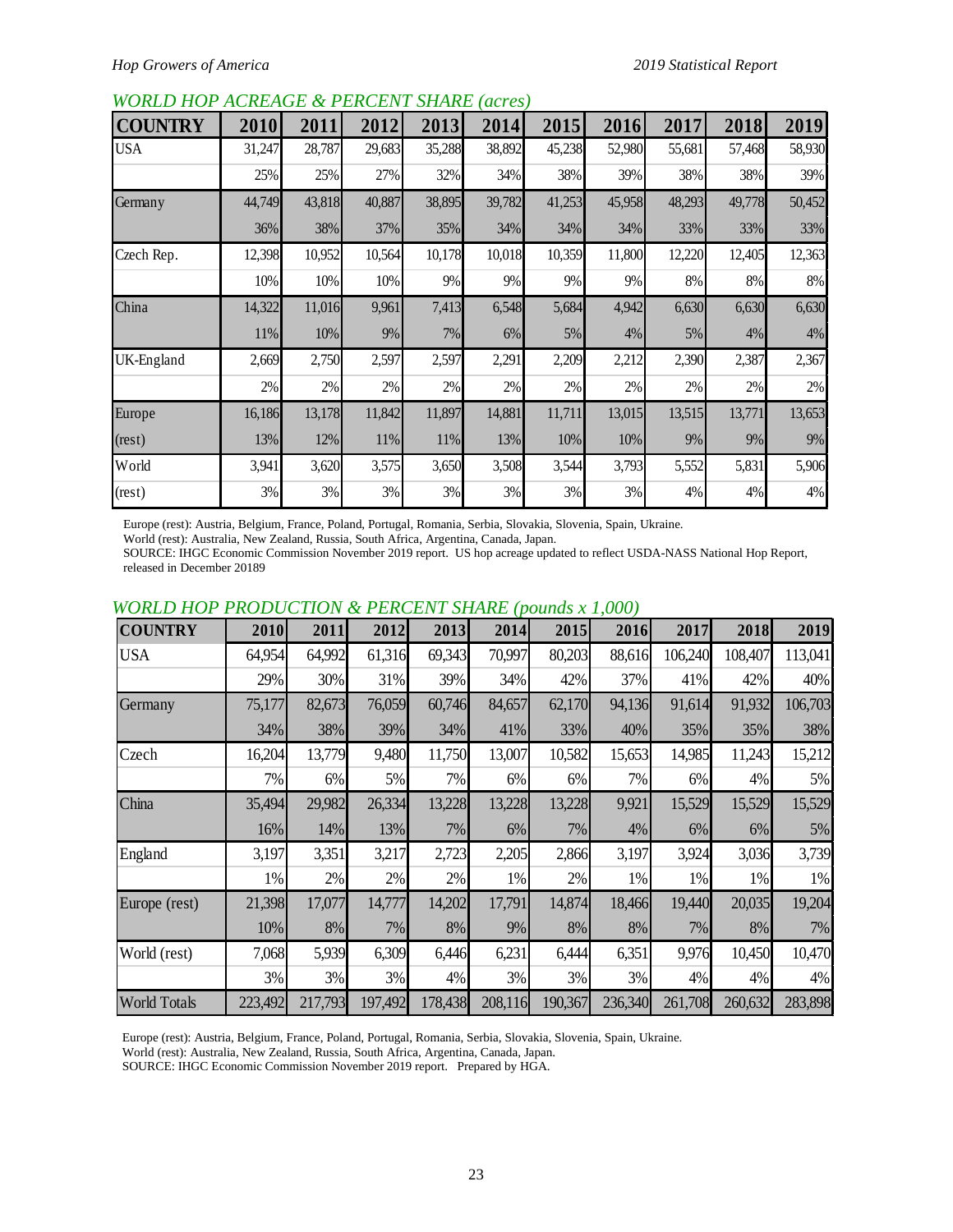# *EXPORTS OF U.S. HOPS (INCLUDING EXTRACT), TOP 40 COUNTRIES (2015-2019)*

|                  |                       |            | 2015     | 2016     | 2017     | 2018     | 2019     |
|------------------|-----------------------|------------|----------|----------|----------|----------|----------|
| <b>Rank</b>      | <b>Partner</b>        | <b>UOM</b> | Qty      | Qty      | Qty      | Qty      | Qty      |
| $\mathbf{1}$     | Belgium-Luxembourg(*) | MT         | 897.7    | 1,204.4  | 1,622.0  | 2,138.9  | 2,475.6  |
| $\sqrt{2}$       | Canada                | MT         | 1,094.2  | 1,299.9  | 1,379.6  | 1,696.6  | 2,106.5  |
| $\overline{3}$   | <b>United Kingdom</b> | MT         | 2,027.3  | 2,886.6  | 3,302.5  | 2,548.6  | 2,028.2  |
| $\overline{4}$   | Germany $(*)$         | MT         | 849.7    | 1,253.0  | 1,124.1  | 1,677.9  | 1,896.6  |
| 5                | <b>Brazil</b>         | MT         | 884.0    | 1,185.9  | 771.3    | 1,473.8  | 1,583.0  |
| 6                | Australia(*)          | MT         | 283.3    | 393.8    | 567.6    | 734.1    | 963.6    |
| $\boldsymbol{7}$ | China                 | MT         | 513.7    | 526.1    | 781.2    | 1,155.8  | 953.1    |
| $8\,$            | Mexico                | MT         | 1,302.0  | 1,073.2  | 801.2    | 811.7    | 810.4    |
| 9                | Colombia              | MT         | 513.0    | 582.5    | 673.0    | 607.0    | 558.2    |
| 10               | Argentina             | MT         | 335.3    | 218.4    | 310.0    | 776.6    | 521.1    |
| 11               | Japan                 | MT         | 527.4    | 679.9    | 608.7    | 459.8    | 447.4    |
| 12               | Vietnam               | <b>MT</b>  | 62.8     | 103.9    | 123.4    | 195.0    | 296.3    |
| 13               | Korea, South          | MT         | 243.2    | 273.5    | 279.8    | 340.3    | 233.6    |
| 14               | Peru                  | MT         | 216.3    | 267.6    | 274.4    | 254.1    | 229.1    |
| 15               | New Zealand $(*)$     | MT         | 50.6     | 47.9     | 108.4    | 87.0     | 188.9    |
| 16               | Chile                 | MT         | 87.0     | 130.7    | 57.4     | 92.3     | 181.0    |
| 17               | India                 | MT         | 64.3     | 58.3     | 104.9    | 80.0     | 142.1    |
| 18               | Ecuador               | MT         | 64.9     | 63.9     | 66.0     | 94.7     | 130.4    |
| 19               | Philippines           | MT         | 195.9    | 202.4    | 149.6    | 186.2    | 125.9    |
| 20               | South Africa          | MT         | 73.4     | 78.8     | 123.0    | 99.7     | 118.7    |
| 21               | Hong Kong             | MT         | 276.9    | 246.4    | 200.4    | 80.0     | 118.1    |
| 22               | Dominican Republic    | MT         | 65.1     | 108.2    | 125.8    | 95.3     | 98.5     |
| 23               | Russia                | MT         | 45.9     | 178.9    | 238.2    | 89.8     | 94.9     |
| 24               | Panama                | MT         | 30.8     | 17.3     | 38.4     | 66.6     | 66.4     |
| 25               | Netherlands           | MT         | 55.9     | 51.0     | 43.4     | 15.6     | 57.3     |
| 26               | Ireland               | MT         | 34.6     | 71.9     | 89.6     | 27.8     | 48.3     |
| 27               | Cambodia              | MT         | 32.2     | 24.0     | 40.3     | 17.5     | 48.0     |
| 28               | Guatemala             | MT         | 32.1     | 59.3     | 63.4     | 36.3     | 45.1     |
| 29               | Thailand              | MT         | 96.6     | 18.8     | 25.4     | 12.4     | 39.1     |
| 30               | Bolivia               | MT         | 59.1     | 17.2     | 45.7     | 18.4     | 37.7     |
| 31               | El Salvador           | MT         | 16.6     | 15.7     | $21.0\,$ | 24.4     | 35.9     |
| 32               | Czech Republic        | MT         | 1.5      | 5.4      | 62.5     | 25.3     | 29.0     |
| 33               | Taiwan                | MT         | 0.7      | 5.5      | 4.8      | 32.9     | 28.9     |
| 34               | Paraguay              | MT         | 11.0     | 25.6     | 6.3      | 15.8     | 28.1     |
| 35               | Honduras              | MT         | 11.8     | 14.6     | 24.2     | 31.2     | 26.7     |
| 36               | Malaysia              | MT         | 11.5     | 12.3     | 13.5     | 16.2     | 21.8     |
| 37               | Singapore             | MT         | 14.8     | 11.9     | 17.1     | 11.5     | 18.9     |
| 38               | Turkey                | MT         | 12.9     | 15.4     | 17.8     | 26.0     | 18.2     |
| 39               | Indonesia             | MT         | 18.4     | 47.2     | 15.9     | 17.9     | 18.0     |
| 40               | Venezuela             | MT         | 168.6    | 106.8    | 21.0     | 27.3     | 17.2     |
|                  | All Other Countries   | MT         | 358.8    | 214.3    | 257.6    | 221.2    | 167.4    |
|                  | <b>Grand Total</b>    | <b>MT</b>  | 11,641.7 | 13,798.3 | 14,600.2 | 16,419.1 | 17,053.1 |
|                  | $MT = 2204.6$ lb.     |            |          |          |          |          |          |

 $MT = 2204.6$  lb.

USDA Global Agricultural Trade System. Data Source: U.S. Census Bureau Trade Data. (\*) denotes a country that is a summarization of its component countries. Users should use cautious interpretation on QUANTITY reports using mixed units of measure. QUANTITY line items will only include statistics on the units of measure that are equal to, or are able to be converted to, the assigned unit of measure of the grouped commodities.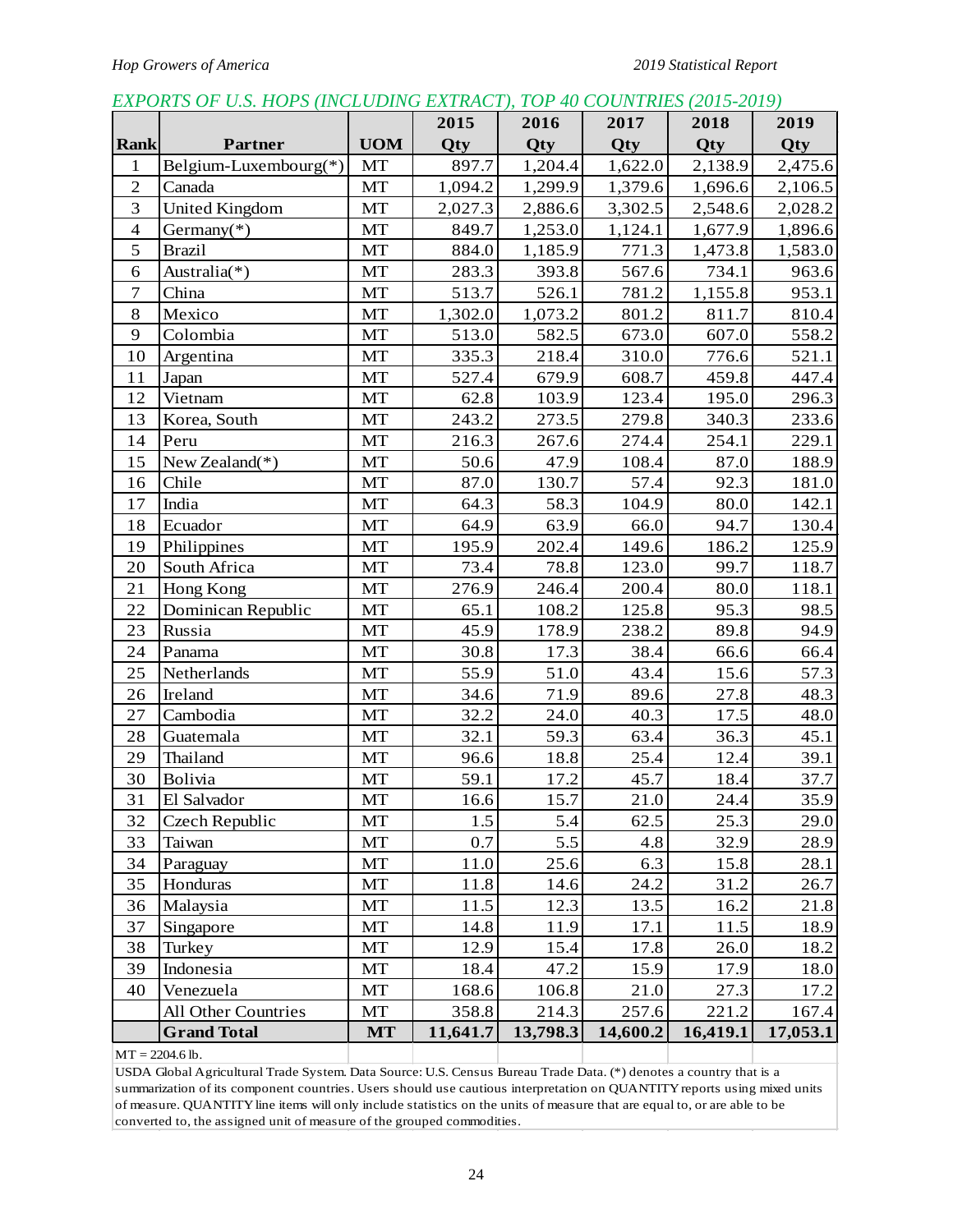|                |                       |            | 2015    | 2016    | 2017    | 2018    | 2019    |
|----------------|-----------------------|------------|---------|---------|---------|---------|---------|
| <b>Rank</b>    | <b>Partner</b>        | <b>UOM</b> | Qty     | Qty     | Qty     | Qty     | Qty     |
| $\mathbf{1}$   | Germany $(*)$         | MT         | 2,393.1 | 3,083.8 | 3,349.9 | 3,427.8 | 3,093.8 |
| $\overline{2}$ | Australia(*)          | MT         | 480.2   | 655.6   | 600.9   | 621.9   | 670.3   |
| $\overline{3}$ | United Kingdom        | MT         | 650.6   | 640.2   | 496.9   | 423.2   | 426.5   |
| $\overline{4}$ | New Zealand $(*)$     | MT         | 366.3   | 306.3   | 307.6   | 396.9   | 372.4   |
| 5              | Czech Republic        | MT         | 144.2   | 81.4    | 210.2   | 97.7    | 82.0    |
| 6              | China                 | MT         | 26.3    | 1.7     | 28.4    | 30.7    | 78.8    |
| $\overline{7}$ | South Africa          | MT         | 1.0     | 11.3    | 31.8    | 5.0     | 43.1    |
| 8              | Canada                | MT         | 1.1     | 3.9     | 39.8    | 47.8    | 37.0    |
| 9              | Sierra Leone          | MT         | 0.0     | 0.0     | 0.0     | 0.0     | 33.7    |
| 10             | France $(*)$          | MT         | 53.4    | 21.7    | 54.0    | 21.1    | 29.6    |
| 11             | Slovenia              | MT         | 80.9    | 78.5    | 182.3   | 92.9    | 23.7    |
| 12             | Italy( $*$ )          | MT         | 5.4     | 1.5     | 15.5    | 10.8    | 17.9    |
| 13             | Belgium-Luxembourg(*) | MT         | 1.2     | 26.1    | 17.9    | 0.2     | 15.8    |
| 14             | Hong Kong             | MT         | 0.0     | 0.0     | 0.0     | 10.1    | 8.0     |
| 15             | Austria               | MT         | 0.0     | 0.0     | 0.0     | 0.0     | 6.9     |
| 16             | Argentina             | MT         | 1.7     | 0.0     | 0.0     | 1.0     | 6.7     |
| 17             | Ethiopia(*)           | MT         | 0.2     | 2.1     | 7.8     | 0.8     | 6.1     |
| 18             | Poland                | MT         | 2.7     | 3.6     | $0.0\,$ | 0.0     | 0.4     |
| 19             | Russia                | MT         | 0.0     | 0.0     | 0.0     | 0.0     | 0.4     |
| 20             | India                 | MT         | 1.3     | 0.0     | 0.0     | 0.0     | 0.0     |
| 21             | Latvia                | MT         | 0.0     | 3.0     | 0.0     | 0.0     | 0.0     |
| 22             | Slovakia              | MT         | 14.4    | 0.0     | 4.5     | 0.0     | 0.0     |
| 23             | Spain                 | MT         | 2.0     | 0.0     | 0.0     | 0.1     | 0.0     |
|                | <b>Grand Total</b>    | <b>MT</b>  | 4,225.9 | 4,920.7 | 5,347.6 | 5,188.1 | 4,953.1 |

# *U.S. IMPORTS OF HOPS (FIVE YEARS)*

 $MT = 2204.6$  lb.

USDA Global Agricultural Trade System. Data Source: U.S. Census Bureau Trade Data. (\*) denotes a country that is a summarization of its component countries. Users should use cautious interpretation on QUANTITY reports using mixed units of measure. QUANTITY line items will only include statistics on the units of measure that are equal to, or are able to be converted to, the assigned unit of measure of the grouped commodities.

# *WORLD BEER PRODUCTION BY BREWERY (TOP 10) – 2017-18 (MILLION HL)*

| <b>Brewery</b>                                                                                  | 2017 Production | 2017 % Share | <b>2018 Production</b> | 2018 % Share |  |  |  |
|-------------------------------------------------------------------------------------------------|-----------------|--------------|------------------------|--------------|--|--|--|
| ABInBev                                                                                         | 612.5           | 31.4%        | 567.0                  | 29.8%        |  |  |  |
| Heineken                                                                                        | 218.0           | 11.2%        | 233.8                  | 12.3%        |  |  |  |
| China Res. Snow Breweries                                                                       | 126.0           | 6.5%         | 121.0                  | 6.4%         |  |  |  |
| Carlsberg                                                                                       | 113.4           | 5.8%         | 112.3                  | 5.9%         |  |  |  |
| Molson-Coors                                                                                    | 99.6            | 5.1%         | 96.6                   | 5.1%         |  |  |  |
| Tsingtao Brewery Group                                                                          | 78.0            | 4.0%         | 80.3                   | 4.2%         |  |  |  |
| Asahi                                                                                           | 58.2            | 3.0%         | 57.9                   | 3.0%         |  |  |  |
| <b>BGI/Groupe Castel</b>                                                                        | 38.8            | 2.0%         | 40.5                   | 2.1%         |  |  |  |
| Yanjing                                                                                         | 43.0            | 2.2%         | 38.0                   | 2.0%         |  |  |  |
| Efes Group                                                                                      | 21.1            | 1.1%         | 31.8                   | 1.7%         |  |  |  |
| Top 10 total                                                                                    | 1,387.5         | 71.2%        | 1,347.4                | 70.8%        |  |  |  |
| The top 3 brewing groups controlled 48.5% of the market share in 2018, down from 49.1% in 2017. |                 |              |                        |              |  |  |  |

The top 40 brewing groups worldwide represented 89.8% market share in 2018.

Source: Barth Report 2018-19